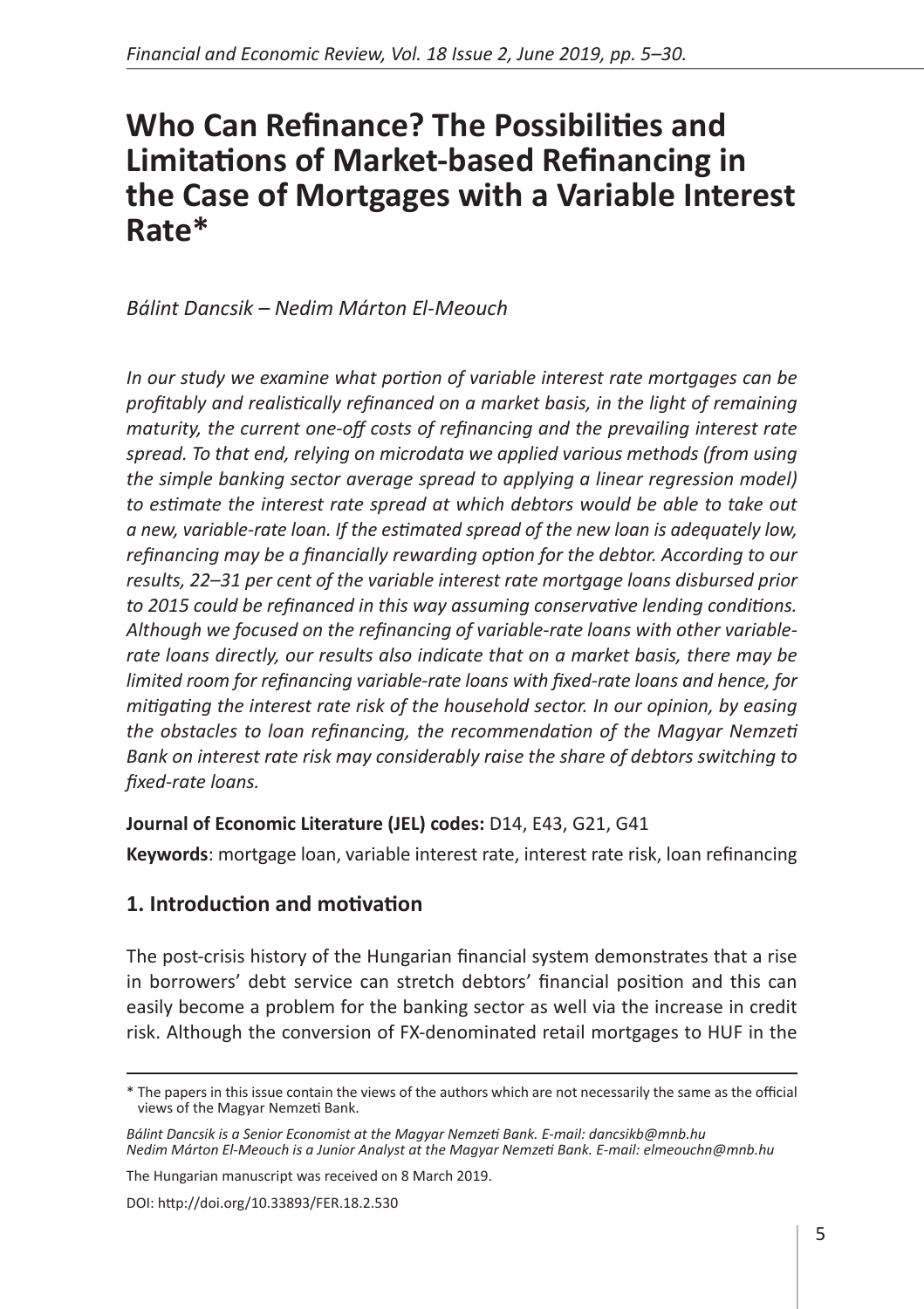first quarter of 2015 eliminated debtors' exchange rate risk, under the relevant legislation lending rates were tied to the 3-month interbank rate; consequently, instalments remained volatile in many cases. $<sup>1</sup>$  Apart from FX loans converted to</sup> HUF, there are also other loans outstanding with variable interest rates: a significant portion of the housing loans disbursed in the first few years following the demise of foreign currency lending was extended with an interest rate fixation of less than 1 year up until 2018, after which the expansion of loans with an interest rate fixation of over 1 year became unquestionable.<sup>2</sup> Between 2010 and 2018, loans extended by credit institutions with an interest rate fixation of less than 1 year amounted to HUF 1,369 billion, and banks' on-balance sheet stock of loans converted to HUF



<sup>1</sup> While in this way the Conversion Act exposed debtors to interest rate risk, had it provided otherwise – i.e. had it prescribed a fixed rate – the conversion would have caused a shock-like surge in banks' interest rate risk. The hedging requirement of this conversion would have induced a large-scale, simultaneous, same-direction demand in the interest rate derivative market, which would have also raised the price of interest rate swaps. The Act, however, enabled debtors to refinance their debt at reduced costs (even with fixed-rate loans), although only a marginal percentage of borrowers (around 1.5 per cent) took advantage

of this opportunity. <sup>2</sup> While the share of variable-rate loans in new contracts ranged between 40 and 45 per cent in the period of 2015–2017, this ratio shrank to 15 per cent in 2018 as a whole. By December 2018, 95 per cent of newly disbursed housing loans had an initial interest rate fixation of over 1 year. Contracts with an initial interest rate fixation of 1–5 years represented 26 per cent, while 57 per cent and 12 per cent of new housing loans were disbursed with an initial interest rate fixation of 5–10 years and over 10 years, respectively.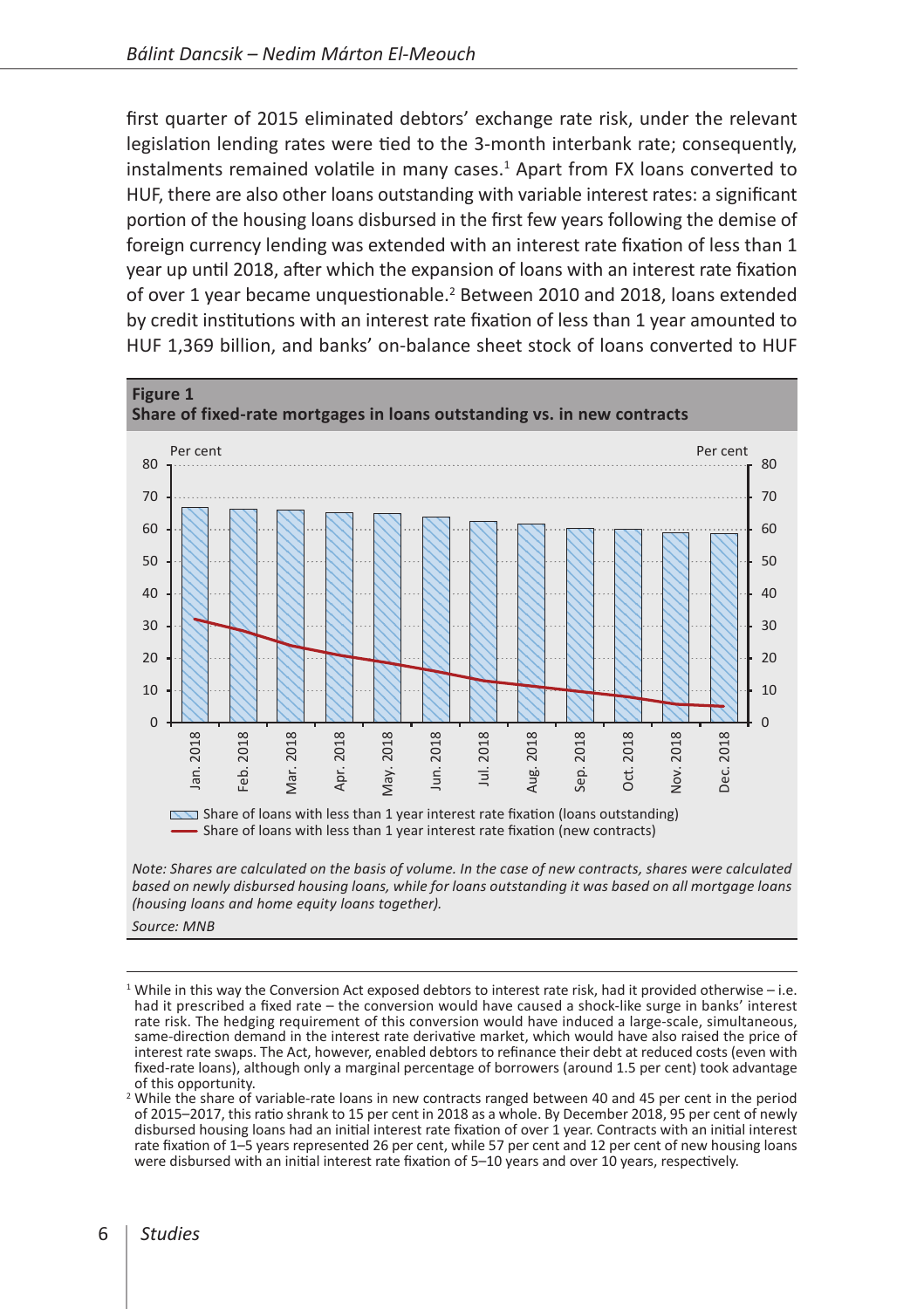still exceeds HUF 1,200 billion. Therefore, although loans extended with an interest rate fixation of over 1 year now account for a considerable share of newly disbursed mortgages, with a stock of HUF 2,500 billion and a share of nearly 60 per cent, the outstanding portfolio is still dominated by variable-rate loans (*Figure 1*).

In the case of variable-interest loans indexed to the short-term reference interest rate, a rise in the interest rate environment will quickly increase the amount of the debt service as well. The percentage of this increase depends primarily on remaining maturity: the longer the remaining maturity, the larger the rise in the instalment in response to one unit of interest rate increase. An interest rate increase of 100 basis points raises instalments by around 3 per cent in the case of a loan with a remaining maturity of 5 years, whereas this increment reaches 5 per cent for a 10-year loan and almost 9 per cent for a loan with a remaining maturity of 20 years. The effect of an interest rate increase also depends on the current interest rate level (the lower the current interest rate, the larger the effect of a unit increase in the rate), but its impact is far less significant than that of the remaining maturity.<sup>3</sup>

A considerable portion of the variable interest rate mortgage portfolio is still characterised by relatively long remaining maturities. More than half of the loans have a remaining maturity of over 10 years (*Figure 2*). Consequently, the normalisation of monetary policy – that is, departure from the near-zero interest environment – may raise the debt service of many households in the period ahead. This risk can be reduced significantly by the long-term fixation of interest rates, but this comes at a price: in the light of the normal yield curve, the current value of the long-term fixed interest rate is higher than the value of floating interest rates indexed to the reference rate, which are subject to short-term adjustments.<sup>4</sup> The customer primarily pays for the hedging cost of banks' interest rate risk – in other words, the difference between the short-term interbank interest rate and the interest rate swap corresponding to the duration of the interest rate fixation and reflecting market expectations about rate changes – assuming that the spread applied by the bank does not differ significantly in the case of these two product types.<sup>5</sup>

 $3$  Obviously, loans with an interest rate fixation for longer periods – but not for the entire term of the loan – also involve an interest rate risk, as the loan is repriced at the end of the interest period. With an interest rate hike like this the debtor may even face a potentially greater shock because, as opposed to floatingrate loans, the rate increase takes place in a concentrated, rather than a gradual, manner. Rate-sensitivity, however, is mitigated by the fact that, on the one hand, the transaction's remaining maturity can decrease significantly by the end of the interest period and, on the other hand, in the event of interest rate changes detrimental to the debtor, the customer is entitled to early prepayment free of charge.

Based on data for new contracts as at December 2018, weighted by contracted amount the Annual Percentage Rate of Charge (APRC) of housing loans with an interest rate fixation of less than 1 year was 3.33 per cent. The APRC was 4.49 per cent for loans with an interest rate fixation of 1–5 years, 5.22 per cent in the case of 5–10 year fixation and 5.66 per cent over 10 years.

<sup>&</sup>lt;sup>5</sup> Based on the data, however, banks set substantially different spreads for these two product types for a long time; in other words, the spreads on loans with an initial interest rate fixation of over 1 year were higher than justified (*Aczél et al. 2016; MNB 2017*). This discrepancy could be observed up until 2018, when the two spreads converged (*MNB 2018b*).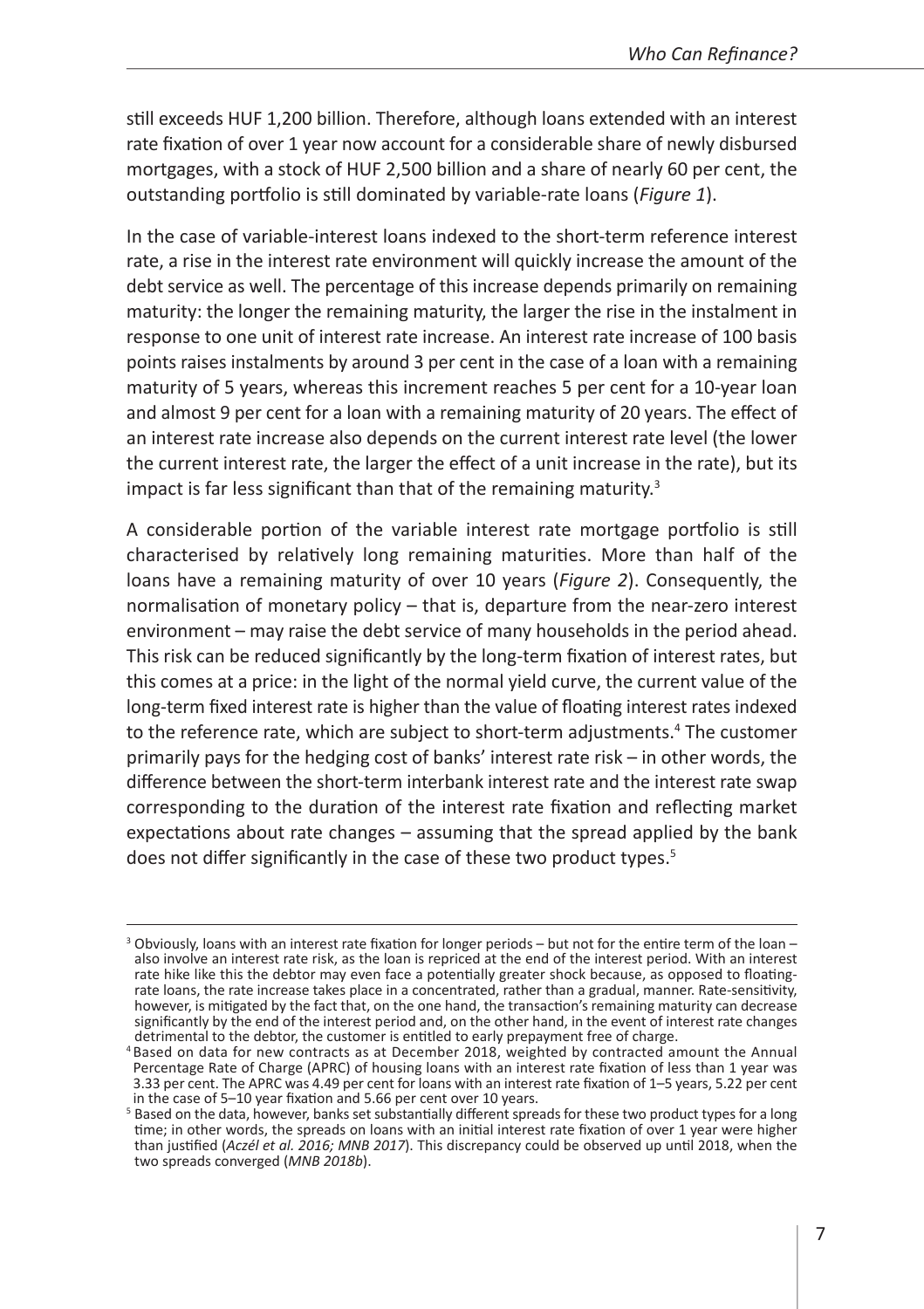

As a method of averting interest rate risk, debtors can opt to refinance their variable-rate debt with fixed-rate loans. The focal question of our research is to determine the extent to which the share of fixed-rate loans in loans outstanding can be increased on a market basis through refinancing. Although the interest rate structure of new loans suggests that the portfolio is increasingly shifting to loans with a longer-term interest rate fixation virtually "by itself" in any event, in terms of proportions, this shift can only be a slow and gradual process due to the size of the portfolio. Under the current circumstances, the share of loans with interest rate fixation of over 1 year in the total portfolio edges upward by 0.5–1 percentage point on a monthly basis on average. This rate may accelerate if a larger volume of new (fixed-rate) loans was taken out for the purpose of the early repayment of previous (variable-rate) loans. Our study is motivated by the following question: *how much room is available for debtors to replace their variable-rate loans with fixed-rate loans on a market basis?*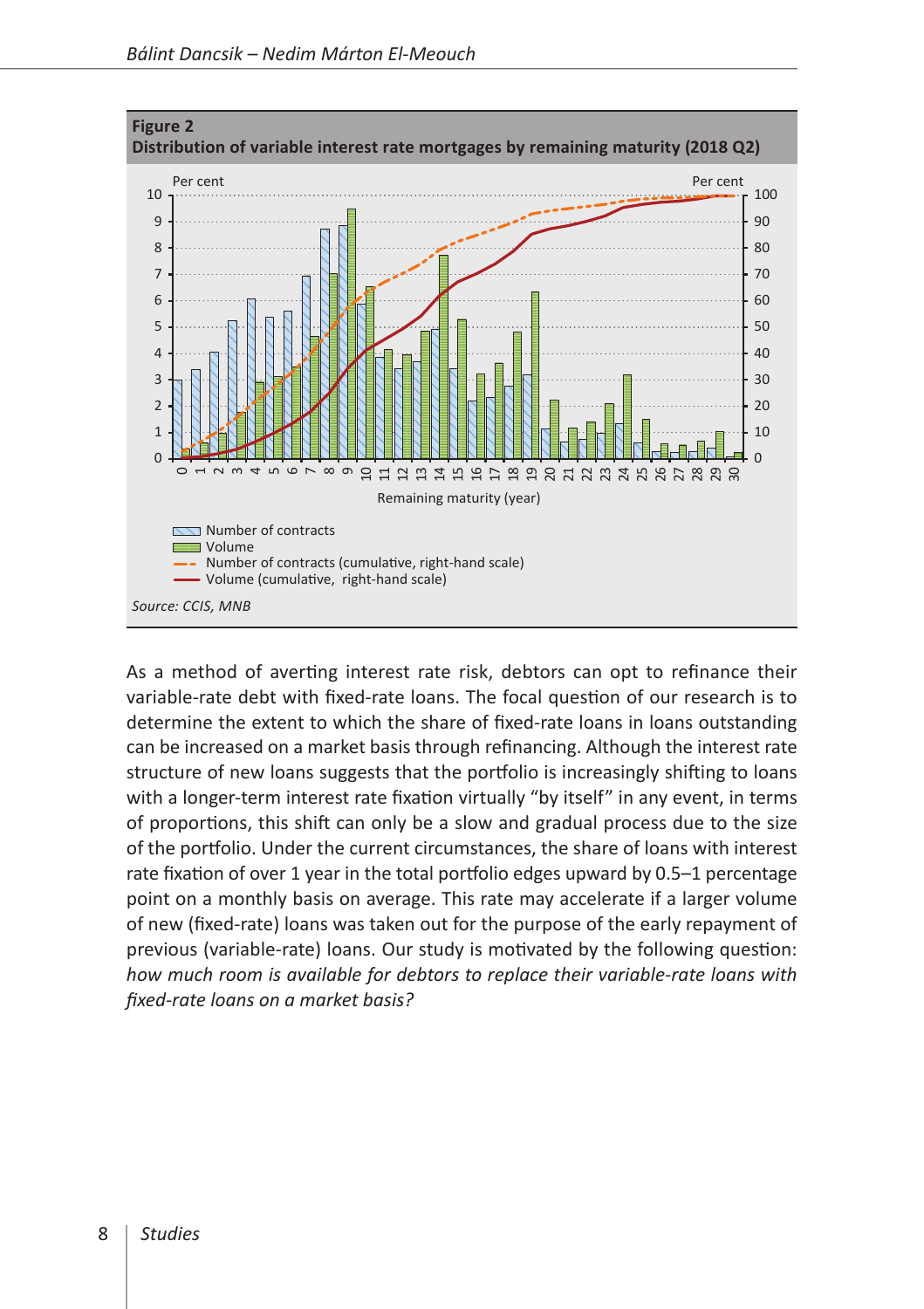Whether or not it is worth it for a debtor to refinance a variable-rate mortgage loan with a fixed-rate loan is an extremely complex question, which depends, first and foremost, on the following:

- (1) the size of the spread over the funding cost corresponding to the interest rate fixation in the case of the two products,
- (2) the one-off costs of the refinancing,
- (3) the debtor's risk sensitivity; i.e. the "utility" attributed by the debtor to constant instalments,
- (4) the debtor's interest rate expectations which may differ from the market expectations reflected in the price of interest rate swaps,
- (5) the debtor's financial awareness or lack thereof, which may deter the debtor from loan refinancing even if the debtor has the necessary financial means.

The data at our disposal do not allow us to address all of these aspects. Our study is focused primarily on the first and second aspects, and attempts to assess loan refinancing options from a pricing point of view. Our specific research question is the following: how many variable-rate mortgage contracts could be replaced *by another variable-rate mortgage contract* in such a way that the gain stemming from the lower interest rate spread offsets the one-off costs of the refinancing during the remaining maturity? Although we rely on the database of variable-rate loans for our estimation with *spreads* being the main focus of the estimate, the ratio thus received may also serve as an indication of the *breadth available for refinancing debts with fixed-rate loans on a market basis.* Of course, by extending our results we implicitly assume that (1) the debtor's interest rate expectations are identical with market expectations; in other words, (2) the debtor is willing to pay the difference in funding costs, and (3) the bank is willing to disburse variable-rate and fixed-rate refinancing loans at the same spread.

Our paper is structured as follows: Section 2 provides a brief overview of the main findings of the relevant literature. In Section 3, we discuss in detail the way in which the profitability of loan refinancing can be determined; in Section 4 we describe the data and methodology used, while the results of our estimates are presented in Section 5. Finally, Section 6 provides a summary of our conclusions.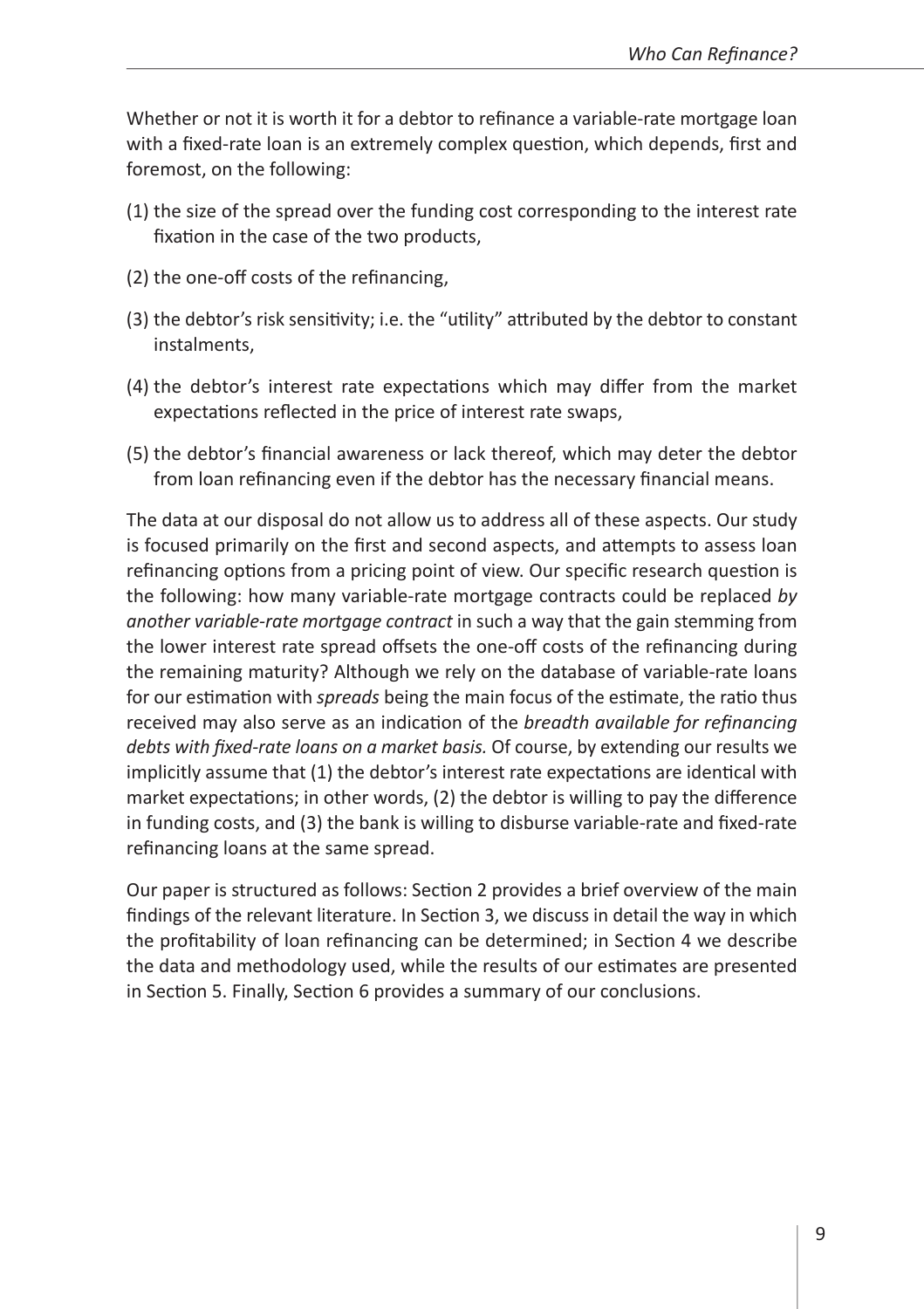# **2. Findings of the relevant literature**

The literature on this topic raises a number of questions. Some of these focus on the decision-making situation of households, while the rest explore the macroeconomic consequences of the interest rate risk and the interest type. From the perspective of households, the present value of refinancing is determined by four factors (*Follain – Tzang 1988*): (1) the one-off costs of refinancing, i.e. the early repayment fee of the old loan and the administrative costs of the new loan, (2) the duration for which the debtor wishes to hold his mortgage loan (for practical purposes, the remaining maturity), (3) the difference between the interest rates of the old and the new loan, and (4) the tax implications of the early repayment fee and the interest payments.<sup>6</sup> In making their decision, households need to weigh two questions: firstly, whether the present value of the gain to be achieved by refinancing is positive (i.e. whether the lower cash flows of the refinancing loan will compensate for the costs of refinancing) and secondly, whether, at the given moment, this present value is at its maximum, or they are better off waiting somewhat longer before they refinance (*Agarwal et al. 2016*). The latter aspect is important because even if the present value of the refinancing is positive, by opting for refinancing the borrower loses the option of refinancing at a more optimal rate after waiting longer. Several studies pointed out that borrowers do not make rational decisions in refinancing situations and are prone to making both potential mistakes: on the one hand, they may miss refinancing opportunities even though they could gain from the transaction (*Bajo – Barbi 2018*); on the other hand, they often choose to refinance at a sub-optimal time (*Chang – Yavas 2009*; *Agarwal et al. 2016*).7

It is important to stress that the earlier literature typically attempts to gauge the optimal time at which it is worthwhile to refinance a *fixed-rate* loan with another *fixed-rate loan*. This question raises far fewer problems than trying to determine the optimal time for refinancing a variable-rate transaction with a fixed-rate transaction, as the borrower's risk sensitivity plays a prominent role in the latter case, but this is a hard-to-observe variable. In the case of new loans, households' choice between variable and fixed rates typically reveals the bounded rationality of the participants. The literature found that households do not act prudently when assessing risks, and their decisions are far more likely to be determined by the prevailing interest

<sup>&</sup>lt;sup>6</sup> In some countries, interest payments and the early repayment fee can be deducted from the taxes paid by the debtor, which may influence the decision-making situation. In Hungary, however, interest payment has no such tax implications.

<sup>7</sup> Numerous studies have been published on the calculation of the optimal refinancing rate; however, they have less relevance for our research question which is more of an economic policy nature. For a comprehensive overview of the theoretical models, see the studies by *Agarwal et al. (2013)* and *Agarwal et al. (2016)*.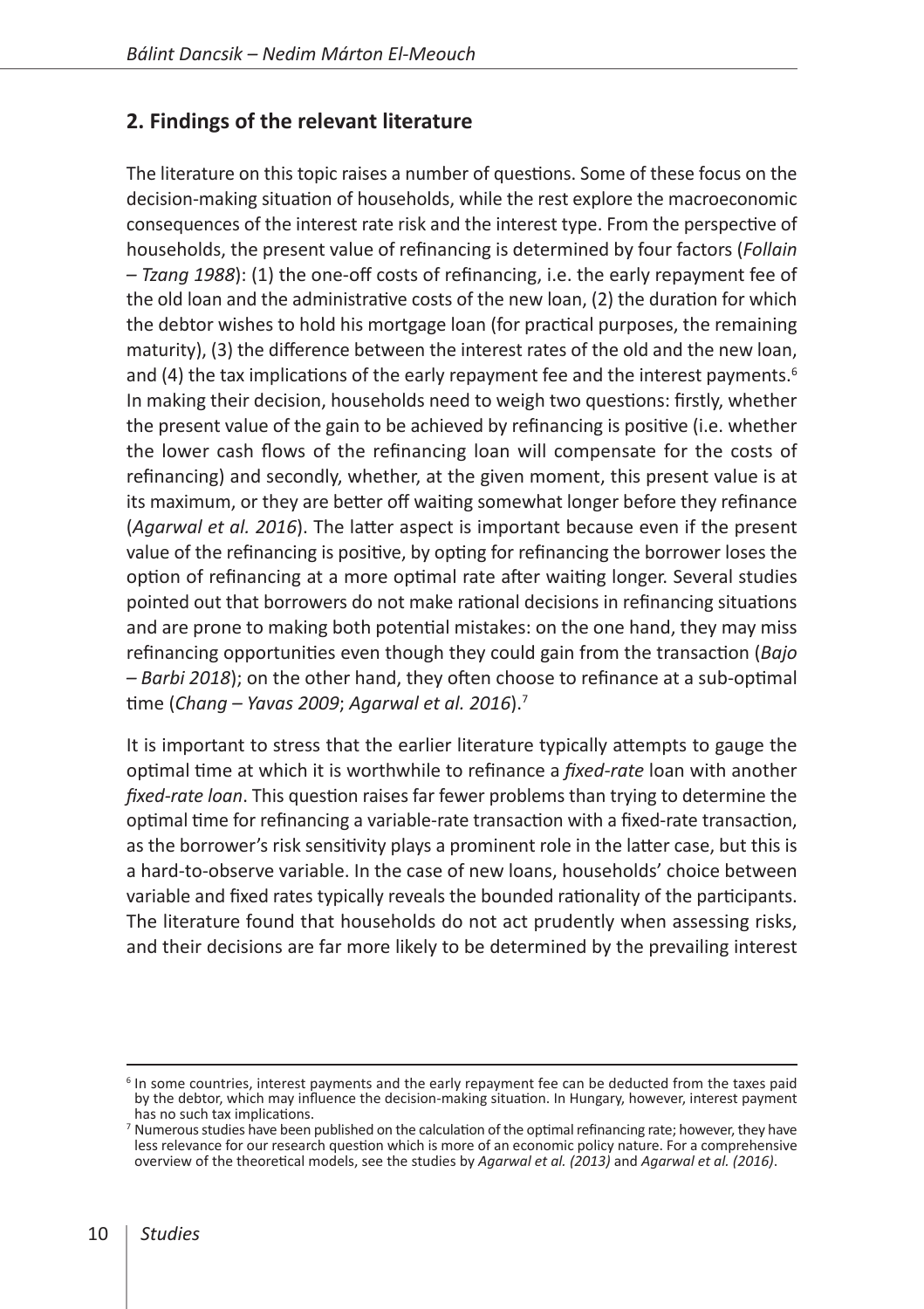rate differential between the two product types<sup>8</sup> (Koijen et al. 2009; Ehrmann – *Ziegelmayer 2014; Badarinza et al. 2018; Basten et al. 2018*), rather than by the size of the cash flows expected throughout the loan term. However, as mentioned in the introduction, we refrain from addressing these questions in this specific estimate.

The issue of interest type is all the more relevant as the interest type typical of mortgage loans has a significant impact on the balance sheet of the banking sector. For instance, euro area banks operating in countries with predominantly fixedrate mortgages banks typically undertake higher interest risks; i.e. they do not fully hedge their interest rate risk exposures (*ECB 2018*; *Hoffmann et al. 2018*). Therefore, although households are protected from the effects of interest rate hikes in these countries, for banks, an interest rate increase entails a decline in the profits generated by mortgage loans. *Albertazzi et al.* (*2018*) also highlight the importance of the level of development of the capital market: the share of fixed-rate loans is typically higher in countries with a more advanced institutional structure for long-term, fixed-rate borrowing. *Basten et al.* (*2018*), in turn, found that banks' pre-existing interest rate risk exposure also strongly influences the lending rates of fixed and variable-rate loans: when banks see their target level of interest rate risk reached or exceeded, they try to steer their customers to product types that allow the banks to reduce their risks, either by adjusting their lending rates or offering shorter (or longer) fixation periods than those preferred by the customer.

The interest rate structure of loans also affects the functioning of monetary policy transmission (*Calza et al. 2013*). In countries characterised by a higher share of variable rates, monetary policy exerts a stronger influence on real economic developments. *Ippolito et al.* (*2018*) confirm this by demonstrating, through outstanding corporate loans, that owing to the floating rates, monetary policyinduced changes affect firms' investment decisions and liquidity faster. The study refers to this phenomenon as the floating rate channel.

# **3. Estimating the gain achievable by refinancing**

In this study, our goal is to select loans from outstanding variable-rate mortgages where refinancing could be a financially rewarding and realistic option. In constructing our model for refinancing, we examined the refinancing of loans with another, variable-rate mortgage in the light of the data available. In our analysis, we weighed and compared against each other two main criteria:

<sup>8</sup> This trend may also reflect the fact that – for the lack of certainty regarding future information – upon the calculation of the annual percentage rate of charge (APRC) it is assumed in the case of variable-rate products that the initial borrowing rate remains unchanged throughout the whole lifespan of the loan, which is almost certain to underestimate the actual costs when the yield curve is normal (*Berlinger 2017*).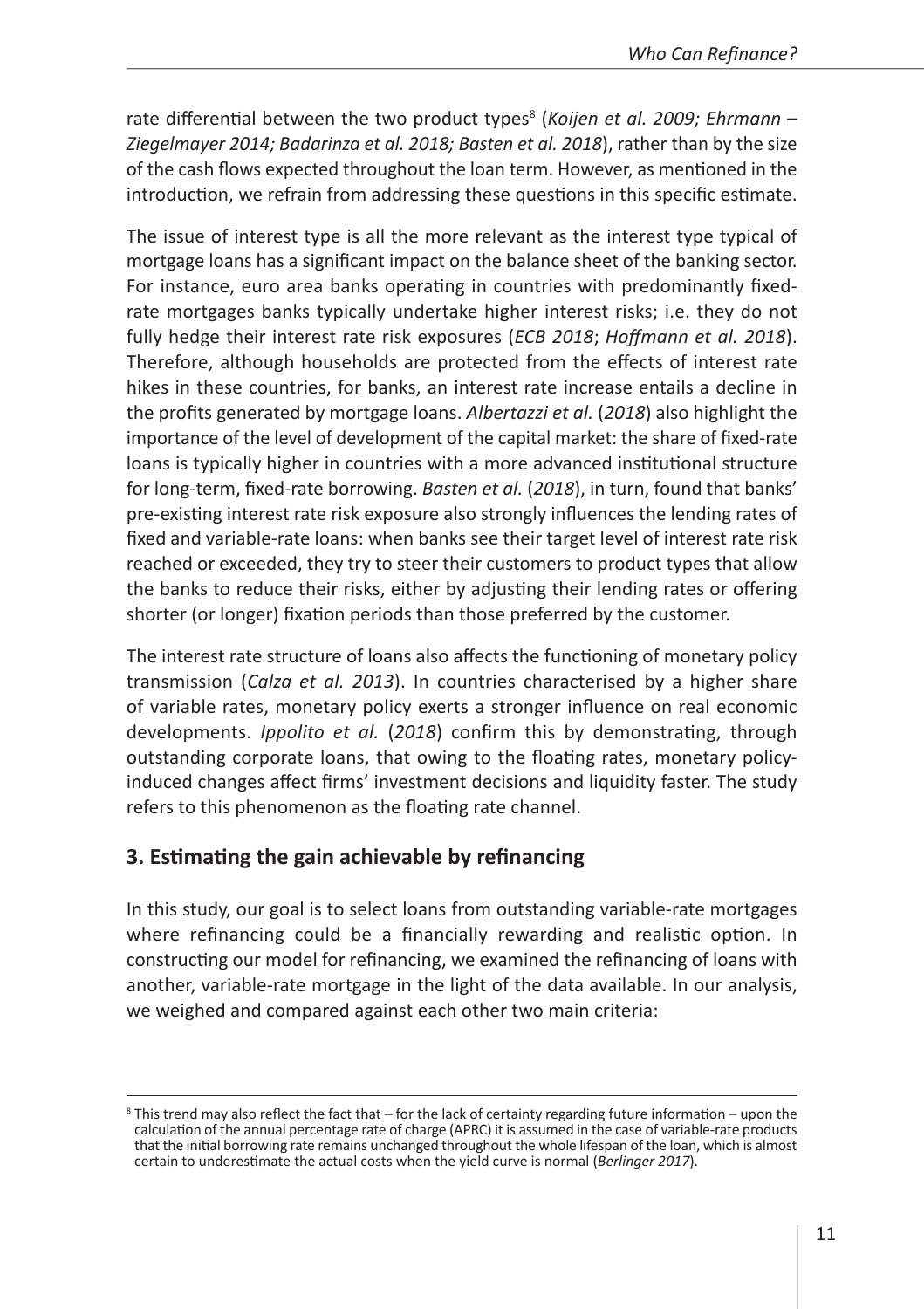- firstly, the debtor bears *one-off costs,* which are charged in relation to the new borrowing and to the early repayment of the old loan,
- secondly, the future expected *cash flows* of the new loan *are different* from the expected cash flows of the old loan. The difference between the present value of the two cash flows shows the debtor's gain (or potential loss) stemming from refinancing.

The above can be summed up as follows:

$$
PV = -C_{refinancing} + \sum_{t=1}^{n} \frac{(C_{t, old} - C_{t, new})}{(1 - r_t)^t}
$$
(1)

where *PV* is the present value of refinancing, *Crefinancing* is the initial costs, *Ct,old* and *Ct,new* are the cash flows stemming from the old and the new loan at date *t*, respectively,  $r_t$  is the discount rate prevailing in period t (which equals the product of forward yields between period *1* and *t*), and *n* denotes the number of the remaining periods.

If the gain stemming from the difference between the cash flows (instalments) exceeds the one-off costs of refinancing, the present value of the transaction will be positive.

The positive difference can be primarily explained by the spread decline achievable during the term of the loan by way of the refinancing loan. If the refinancing loan has a lower spread, the longer the remaining maturity of the loan, the greater the gain thus received. In the case of loans with short remaining maturities, the gain realised by the customer from the difference in debt services is insufficient to "cover" the one-off costs. Therefore, remaining maturity and the gains from refinancing are positively correlated.

Obviously, the gain achievable depends on the one-off costs of refinancing. If the refinancing process is free of charge,<sup>9</sup> even the smallest spread decline will make the refinancing profitable; by contrast, high one-off costs would require a greater spread decline for the transaction to be profitable. In other words, the level of one-off costs and the potential gain are negatively correlated.

<sup>9</sup> Of course, owing to the non-negligible administrative requirements of refinancing (according to *MNB 2018a* the time requirement of refinancing is around 30–40 days), non-monetary "costs" are incurred even in this case, but these are disregarded in our analysis.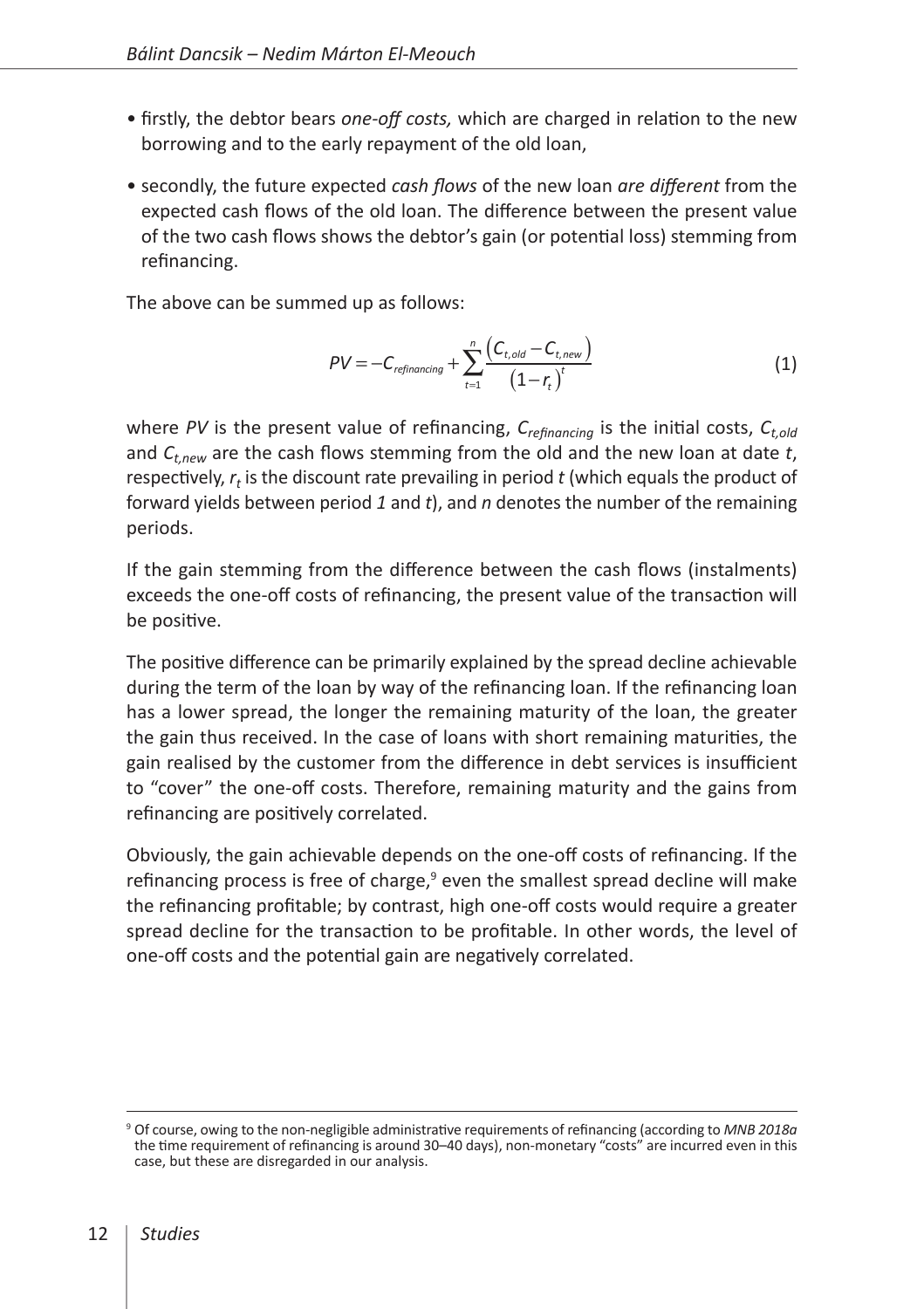Some of the one-off costs (early repayment fee, disbursement charge, notary fee) depend on the amount of the early repayment/new borrowing, while another part (land registry fee, lien registration) is independent of it *(Table 1).* Due to the nominally fixed costs, in the case of larger contracted amounts even a smaller spread decrease compensates for one-off costs. Accordingly, the amount of the outstanding debt and the gain from refinancing are also positively correlated.

| Table 1<br>Cost types incurred in 2019 in Hungary for refinancing |                                             |                                 |
|-------------------------------------------------------------------|---------------------------------------------|---------------------------------|
| Description of cost                                               | Cost amount                                 | <b>Bank discount is typical</b> |
| Submission of sales contract to the land<br>registry              | HUF 11,100                                  | <b>No</b>                       |
| Valuation of property                                             | HUF 30,000                                  | <b>Yes</b>                      |
| Issuance of notarial deed                                         | ~HUF 50,000-150,000                         | Yes.                            |
| Lien registration                                                 | HUF 17,100                                  | N <sub>0</sub>                  |
| Disbursement                                                      | 1 per cent of the disbursed<br>amount       | Yes                             |
| Early repayment/Prepayment                                        | 1 per cent of the early<br>repayment amount | <b>No</b>                       |
| Total costs (for a loan of HUF 10 million)                        | HUF 393,000                                 |                                 |

*Note: For the issuance of the notarial deed we used individual, contract-level notary fees, but we did not detail them in the table due to the complexity of the calculation method (staggered fee charged as a function of the basic amount and the contracted amount, lump sum cost). For the purposes of the calculations we applied notary fees planned to be effective from 1 July 2019 (after the repeated prolongation of the fee changes).*

*Source: MNB*

In order to illustrate the correlations described above, we constructed a number of indifference curves (*Figure 3*). The indifference curves show by how much should the spread decrease *at the minimum* to make refinancing at various refinancing costs and under stipulated credit terms (HUF 10 million outstanding principal amount, 2.8 per cent spread) worthwhile for borrowers in the case of loans with given maturities. Therefore, the points displayed on the indifference curve by and large meet the following condition:

$$
C_{refinancing} = \sum_{t=1}^{n} \frac{\left(C_{t,old} - C_{t,new}\right)}{\left(1 - r_t\right)^t}
$$
\n(2)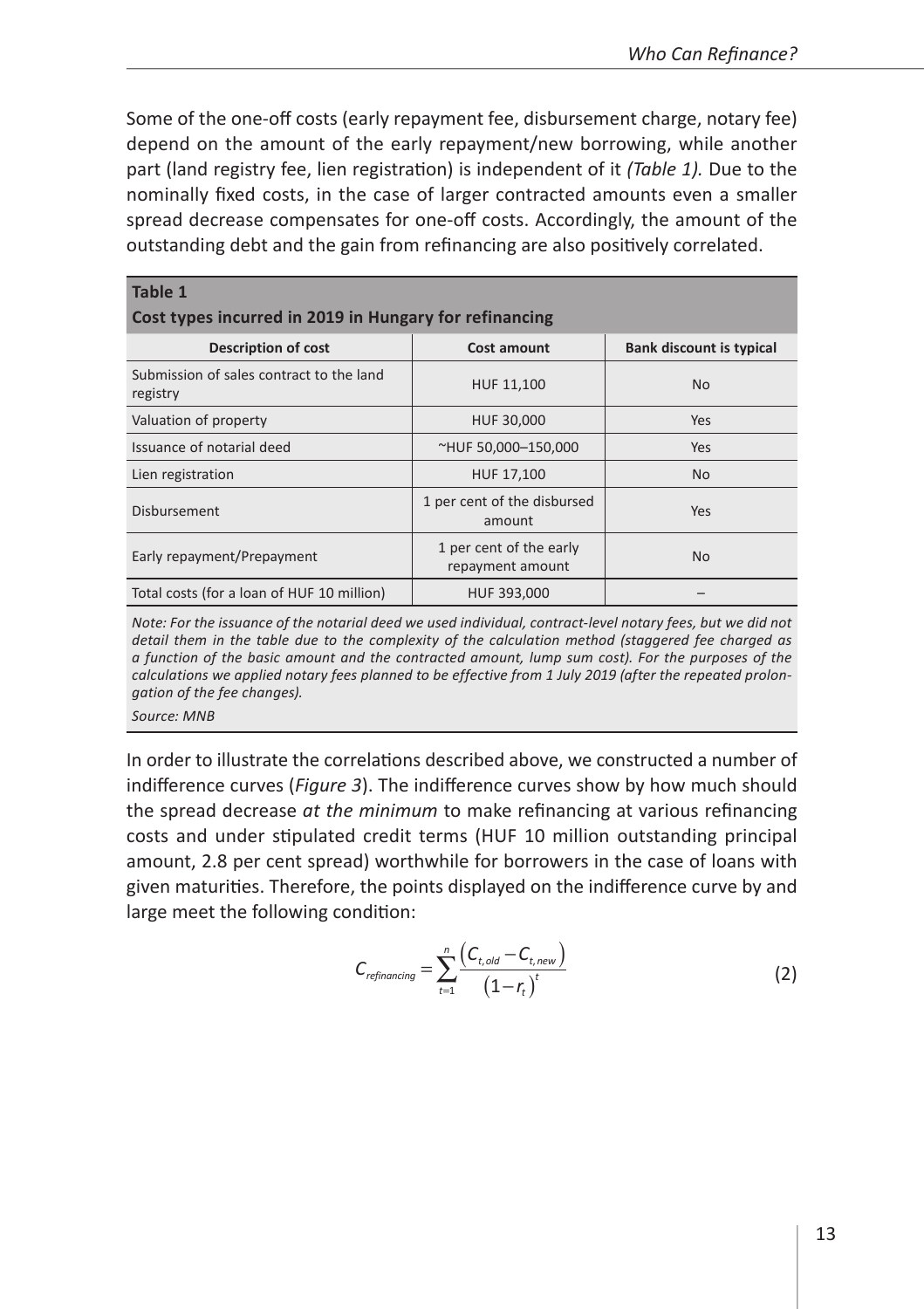

*Note: The vertical axis indicates the spread decrease, while the horizontal axis shows the length of remaining maturity. The lines indicate the size of the spread decrease required to "cover" the one-off cost in the case of individual remaining maturities at various refinancing one-off costs.*

Calculating the present value or "gain" described above would be far more difficult if we were to assess the refinancing of variable-rate loans with fixed-rate loans. While in the case of a variable rate–variable rate or fixed-rate–fixed-rate refinancing transaction a change in the interest rate exerts a similar impact on the cash flows of the old and the new loan and thus the difference remains approximately constant, in comparing variable and fixed-rate loans we must reckon with the possibility of unexpected interest rate shocks and the level of the debtor's risk aversion or risk appetite, i.e. the extent to which the debtor wishes to avoid the effects of unexpected interest rate shocks.10

Since we have no information on debtors' risk appetite, we did not analyse this issue directly. For the purposes of our estimate, we essentially examined *whether the borrower of a variable-rate loan could refinance his loan with another variable-*

 $10$  For instance, in the case of mortgage loans disbursed prior to 2018, the spread of loans with an interest rate fixation of over 1 year over the IRS was far higher than the spread of floating-rate loans over the shortterm interbank interest rate. This suggests that Hungarian households were willing to pay a premium in exchange for the constancy of the instalments, which may also reflect the negative experiences gained in relation to foreign currency borrowing (*Dancsik 2017*).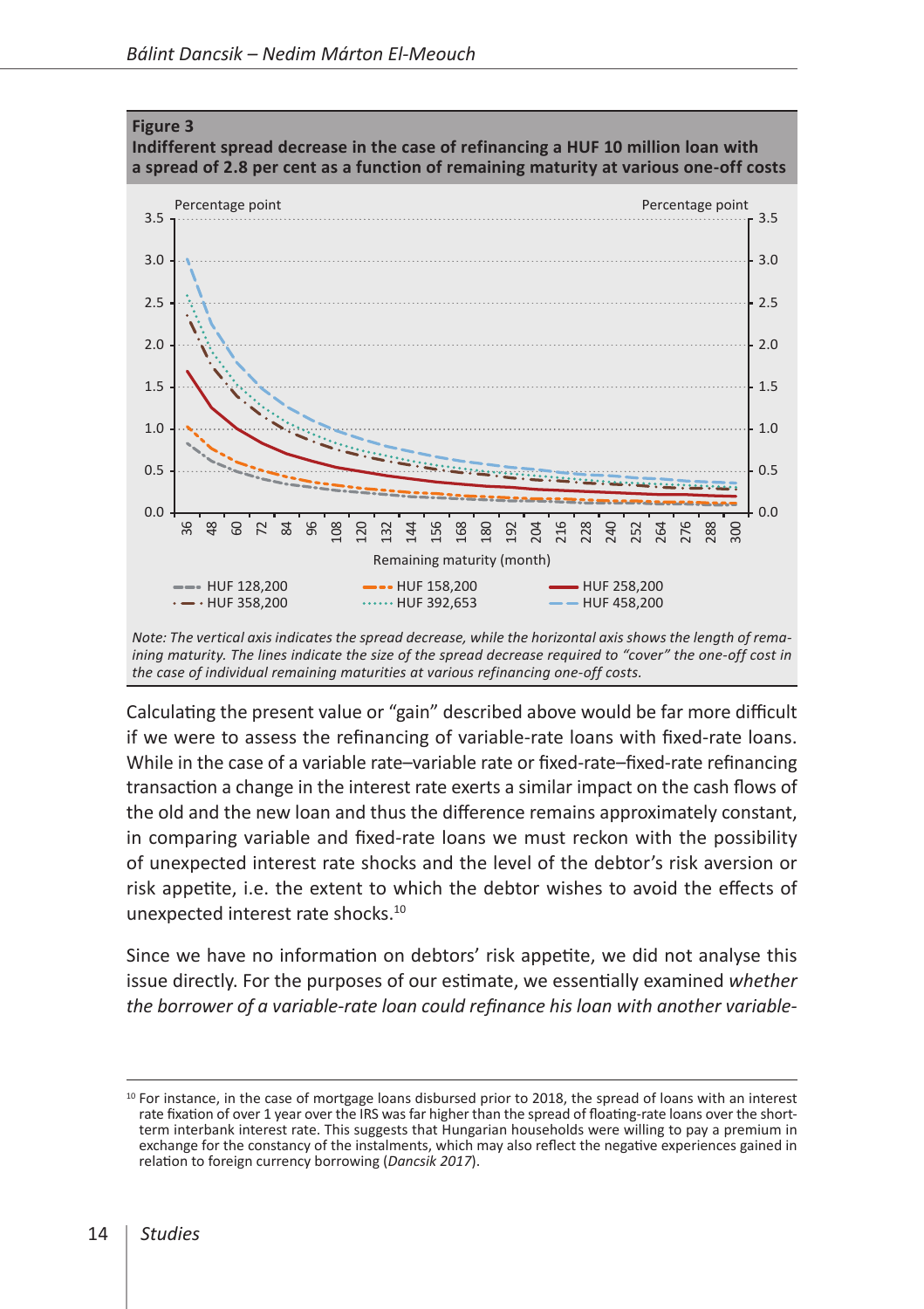*rate loan in a financially rewarding way.*11 However, in our opinion (and also in consideration of the implicit assumptions emphasised in the introductory section), the results of our estimates can be also interpreted extensively: if, based on our estimate, the borrower can take out such a variable-rate loan, then he can also have access to a fixed-rate loan with a similar spread and accordingly, he can potentially reduce his interest rate risk by way of refinancing. This extension assumes a neutral risk appetite on average, which means that, in exchange for hedging their interest rate risk, borrowers are only willing to pay the market price of the hedging (i.e. the difference between IRS and BUBOR, the Budapest Interbank Offered Rate). *With this, if the customers are risk averse we underestimate, and if they are risk-takers we overestimate the effective refinancing possibilities.* Although the previous high spread of fixed-rate loans indicates that customers are willing to pay a premium for safety (i.e. they are risk averse), Hungarian financial culture is also prone to overrate immediate advantages. The latter inclination suggests that borrowers choose the product that comes with a currently lower instalment amount, which may be indicative of a – not necessarily conscious – risk-taking attitude. It is therefore difficult, overall, to determine the direction of the bias arising from the extension of our estimate due to the assumption of risk neutrality.

In view of the above, our estimation strategy is the following:

- 1. We calculate the current spreads of the variable-rate loans disbursed between 2004 and 2014.<sup>12</sup> In order to do so, we needed to estimate the handling charges applied by banks in the case of loans disbursed in the period  $2004-2009$ ;<sup>13</sup>
- 2. On a sample of the variable-rate loans disbursed between 2015 and 2018 we estimate the spread that is currently typical for loans with various features. As part of this step, we estimate the partial effect exerted on the spread by the factors shaping the spread of recently disbursed loans;

 $11$  The previous, excessively high spread set for loans with an interest rate fixation of over a year over the funding cost is another reason why we should not include these loans in the estimate. Indeed, if these loans were included in our sample, in our estimate the size of the refinancing spreads would be overestimated compared with the actual situation.

<sup>&</sup>lt;sup>12</sup> We did not estimate spreads for variable-rate mortgage loans disbursed after 2015 as we assumed that the actual spread captures reality better than any value that we could have estimated regarding the specific

<sup>&</sup>lt;sup>13</sup> Although we have contract-level data available pertaining to the current interest rates, contracts for the loans converted to forint were concluded on the basis of a previous version of the Act on Consumer Credit that is no longer effective; therefore, costs over and above the interest rate also constitute a part of the debt service. The most important of these are handling charges – a non-negligible item in the practice of most banks. In the first step of the estimate, we adjusted the interest rates for the handling charges, for which we took into account the service charges specified in the List of Conditions of the ten largest banks for the no longer disbursed, FX- (and HUF-) denominated mortgage loans. Inevitably, our estimate reflects some bias due to the fact that the actual handling charges may differ for each contract type even within the same bank (e.g. normal or preferential handling charges or loans without handling charges). Moreover, we also assume that, despite the handling charge categories specified in the List of Conditions, banks may have deviated from those values at the transaction level, which gives rise to further bias in our estimate.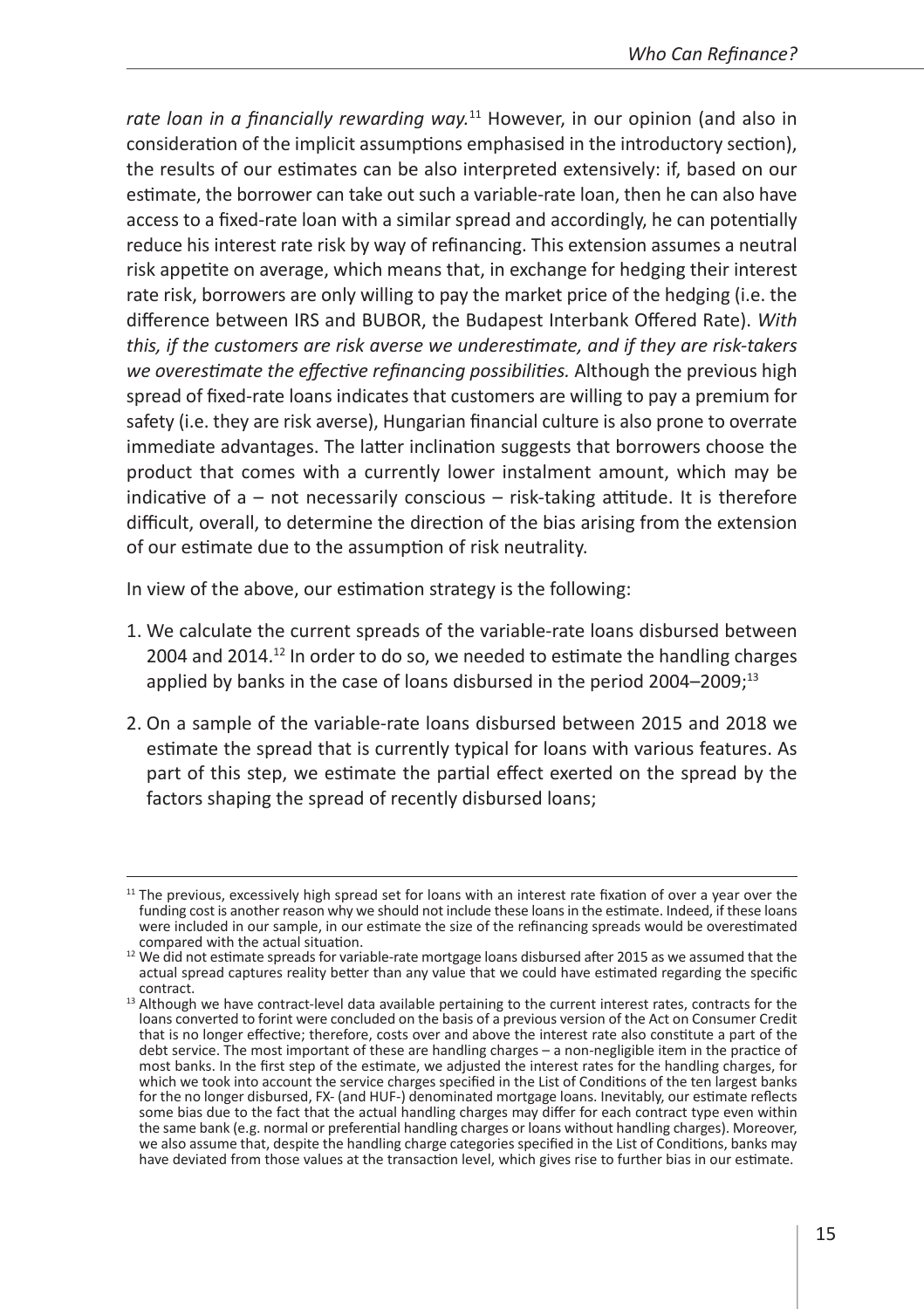- 3. Based on certain features of the loans disbursed between 2004 and 2014 and using the coefficients/spreads estimated as described above, we estimate the spread at which these loans could be refinanced today;
- 4. We examine whether the difference between the current spread and the estimated spread of the refinancing loan would be sufficient to compensate for the borrower's one-off refinancing costs during the remaining maturity of the transaction;
- 5. Finally, we also examine potential grounds for exclusion (previous nonperformance, high age, high loan-to-value ratio, low income) which may prevent the refinancing transaction.

It is also important to stress that our calculations show only and exclusively the number of contracts *worth* refinancing from a financial perspective on a market basis under the prevailing regulations. This is far from stating that the borrowers concerned (1) are even aware of this option, and (2) are willing to take advantage of it. As we mentioned in the introduction, after the conversion of foreign currency loans to forint, borrowers were given an option to refinance their loans fully exempted from paying the early repayment fee, but the value of refinancing contracts only amounted to HUF 45 billion at the end of 2015, which accounts for a negligible 1.5 per cent of the potential stock.<sup>14</sup> Thus our estimates by no means reflect our expectations about future refinancing volumes; they much rather point out that – given that a considerable portion of the variable-rate loans have short remaining maturities, low principal amounts and/or low spreads – we cannot expect debtors to switch their contracts to fixed-rate contracts without any external incentive for a significant part of the portfolio.

# **4. Data and methodology**

For the purposes of this study, we relied on databases that contain *contract level* data on the household loan contracts carried on the balance sheets of credit institutions. We had access to 2018 Q2 data recorded in the Central Credit Information System (CCIS), to which we linked *anonymised* credit risk data from the MNB's data supply coded L11 (payment-to-income ratio, loan-to-value ratio) and data from the personal income tax returns provided by the National Tax and Customs Administration.

Before the analysis, we excluded outliers and presumably inaccurate values from our database to prevent significant bias to our estimates. For the exclusion of outliers from the database, we used the 1st and 99th percentile as a benchmark in the case of most variables. As a result of these exclusions and due to the data

<sup>14</sup> *Bajo – Barbi* (*2018*) described a similar phenomenon in Italy: although the one-off costs associated with refinancing were practically cancelled in full in 2007, the share of borrowers taking recourse to refinancing was only 13 per cent 8.5 years after the modification.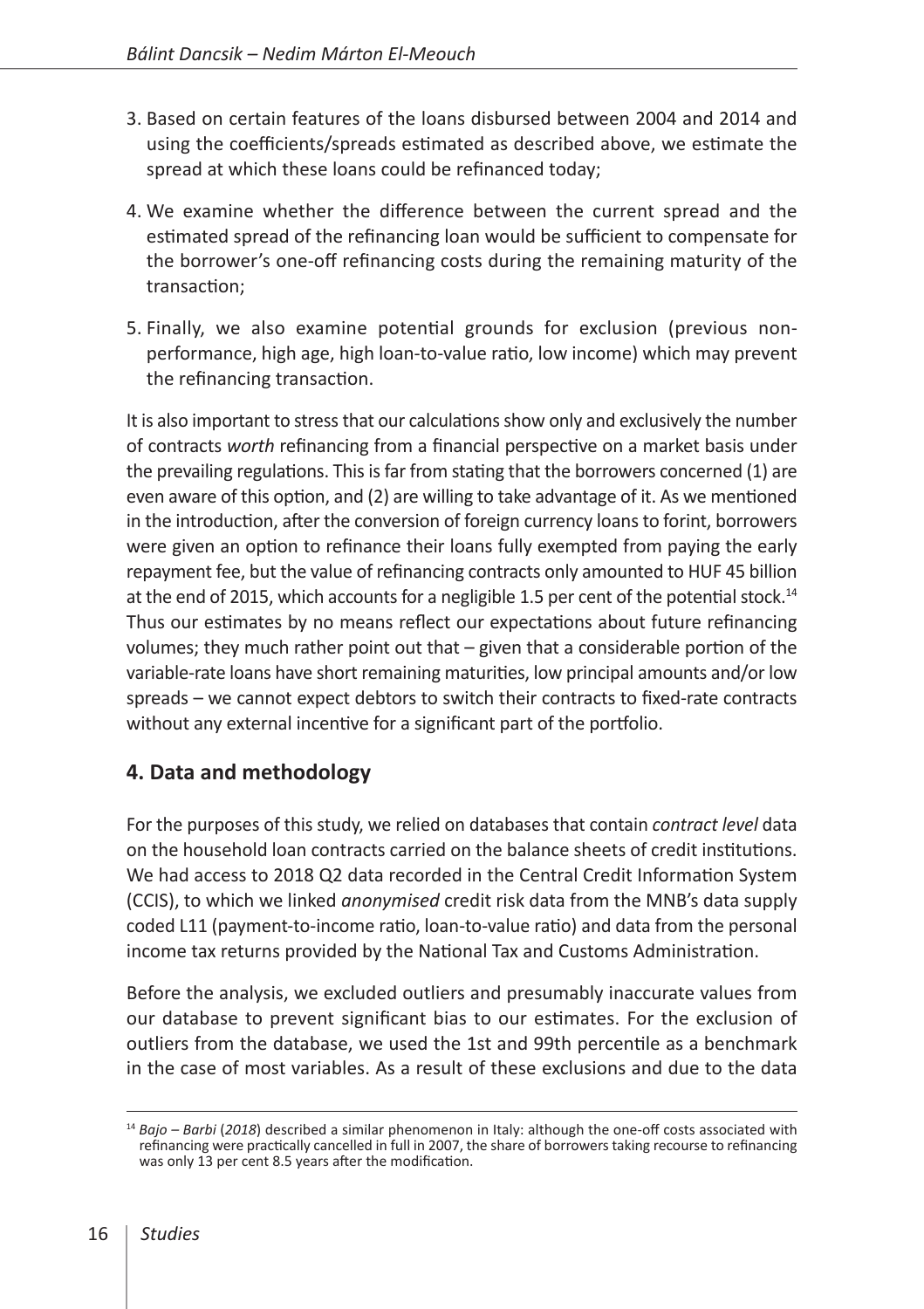that were unavailable from the start, our analysis – which did not include income and co-debtor statuses – covered 361,252 mortgage loan contracts, while our methodologies that also processed the former data categories were developed on the basis of 288,893 observations.<sup>15</sup> In all cases, we projected our final results to the total dataset and accordingly, the results show the refinanceability ratio and other distributions relative to a total of 379,852 contracts for variable-rate mortgages disbursed in the period 2004–2014.16

We estimated the spread of the refinancing loans on the sample of variable-rate mortgage loans disbursed between 2015 Q1 and 2018 Q2, which was constructed on the basis of 77,713 contracts in the case of the smallest banking sector sample. In *Table 2* and *Table 3,* the descriptive statistics of the variables used are broken down by date of disbursement: on the one hand, for the loans disbursed in the period 2004–2014 – which comprised the dataset analysed – and, on the other hand, for the loans disbursed between January 2015 and July 2018, which played a role in the determination of the refinancing interest rate spread. In the former case, the variable values as at end-June 2018, while in the latter case the values prevailing at the contract date bore relevance.

#### **Table 2**

| Descriptive statistics of the variables pertaining to the variable-rate mortgage loan |
|---------------------------------------------------------------------------------------|
| contracts disbursed in 2004-2014                                                      |

| Variable                            | <b>Number</b> | Mean      | Median       | <b>Standard</b><br>deviation | Minimum      | Maximum      |
|-------------------------------------|---------------|-----------|--------------|------------------------------|--------------|--------------|
| Spread*                             | 364,949       | 4.56      | 4.36         | 1.74                         | 0.07         | 15           |
| Indifference spread<br>differential | 358,748       | 4.75      | 1.47         | 10.02                        | 0.20         | 59.25        |
| Outstanding<br>principal amount     | 379,852       | 4,534,396 | 3,142,305    | 4,860,102                    | $\mathbf{1}$ | 99,300,000   |
| Remaining maturity                  | 377,095       | 9.46      | 8.85         | 5.62                         | 0.003        | 31.60        |
| Income by co-debtor                 | 302,749       | 3,211,436 | 2,594,197    | 2,320,615                    | 166,256      | 25,000,000   |
| Co-debtor                           | 329,557       | 0.48      | $\Omega$     | 0.50                         | $\Omega$     | $\mathbf{1}$ |
| Age**                               | 329,557       | 46.05     | 45           | 8.46                         | 12           | 89           |
| Contract type***                    | 381,130       | 0.48      | $\mathbf{0}$ | 0.50                         | $\Omega$     | 1            |

*\*Adjusted for service charges in the case of contracts concluded in the period 2004–2009.*

*\*\*Where the transaction involved co-debtors, we used the average age of the debtor and the co-debtors for our calculations.*

*\*\*\*For the purposes of contract type, 0 means housing loan and 1 means home equity loan contracts.*

 $15$  In the case of contracts concluded in 2004–2009, the number of contracts included in the analysis was reduced further by the fact that we adjusted the spreads for service charges for the ten largest banks only.

 $16$  All this entailed 237,819 and 187,167 observations, respectively, in the individual analyses of loans converted to forint; in their case the total dataset under review comprised 250,525 observations, and we scaled our results and distributions to this statistical population.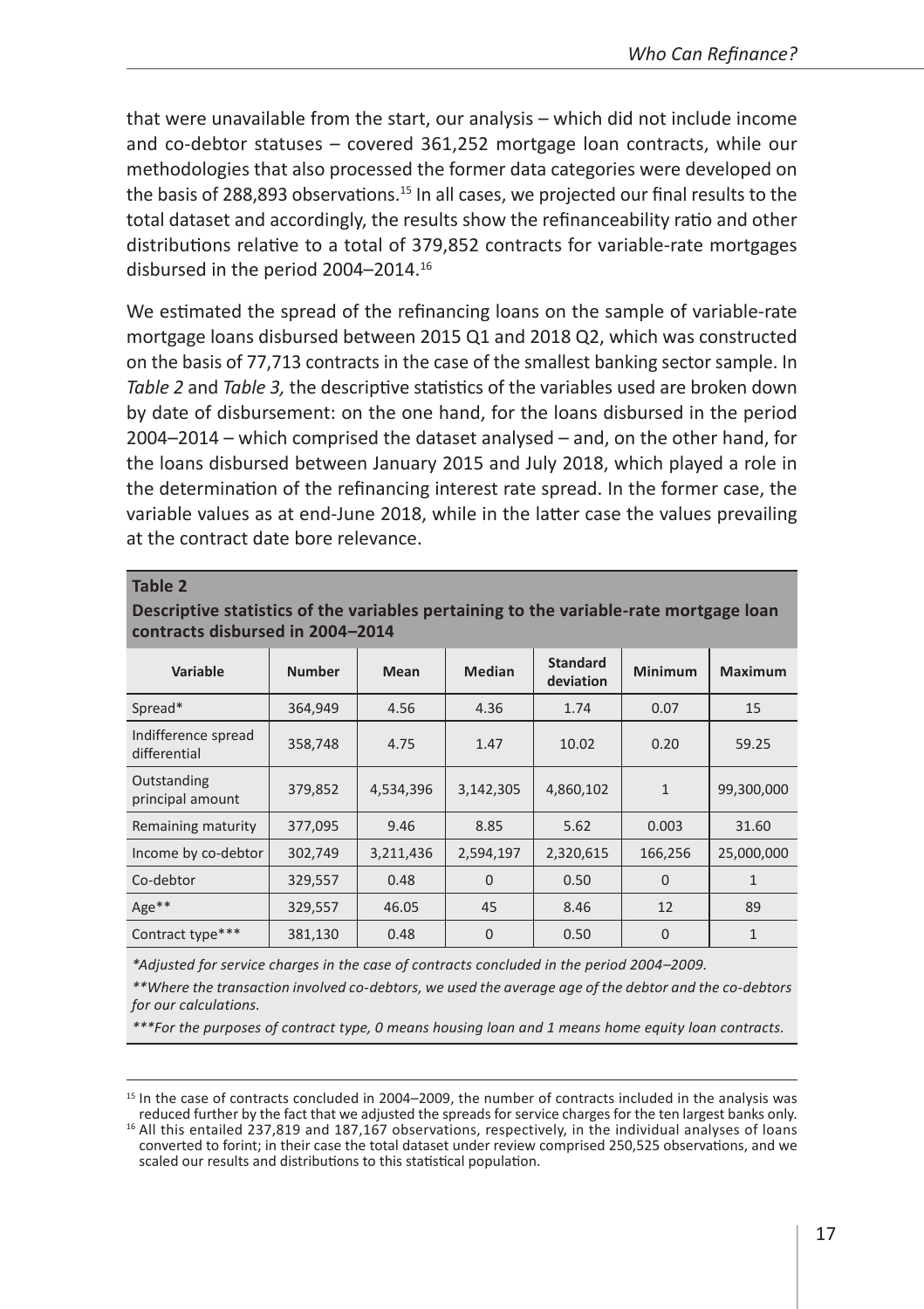**Table 3**

| contracts disbursed between January 2015 and June 2018 |               |           |                |                              |          |              |
|--------------------------------------------------------|---------------|-----------|----------------|------------------------------|----------|--------------|
| Variable                                               | <b>Number</b> | Mean      | Median         | <b>Standard</b><br>deviation | Minimum  | Maximum      |
| Spread                                                 | 88.959        | 3.38      | 2.91           | 1.32                         | 0.08     | 15           |
| Contracted amount                                      | 87,751        | 7,925,319 | 6,500,000      | 5,544,318                    | 150,043  | 30,000,000   |
| Original maturity                                      | 89.251        | 15.85     | 15.05          | 6.59                         | 1.02     | 31.00        |
| Income by co-debtor                                    | 79.602        | 3,984,491 | 3,124,783      | 2,956,716                    | 200.105  | 25.000.000   |
| Co-debtor                                              | 83,939        | 0.53      | $\mathbf{1}$   | 0.50                         | $\Omega$ | 1            |
| $Age*$                                                 | 83.939        | 39.60     | 39             | 8.89                         | 16       | 83           |
| Contract type**                                        | 89.510        | 0.20      | $\overline{0}$ | 0.40                         | $\Omega$ | $\mathbf{1}$ |

**Descriptive statistics of the variables pertaining to the variable-rate mortgage loan** 

*\*Average age is used in the case of co-debtors.*

*\*\*For the purposes of contract type, 0 means housing loan and 1 means home equity loan contracts.*

In summary, our estimates were intended to determine – based on the main correlations presented above – whether individual debtors would be able to take out a refinancing loan that would result in a spread decrease sufficient to compensate the debtor for the one-off costs during the remaining term of the loan. We needed the following for the estimate:

- currently charged spread (i.e. the difference between the cost of credit and the 3-month BUBOR),
- spread attainable with a new loan,
- outstanding principal amount,
- length of the remaining maturity,
- refinancing costs.

The biggest problem arising during the estimate is our inability to directly observe the interest rates at which debtors with pre-existing loans would receive a new loan *at present.* Since without the spread of the refinancing loan it is impossible to determine the spread decrease that could be achieved by the debtors by refinancing, we applied various statistical methods to estimate refinancing spreads for all contracts. That notwithstanding, the information available in the databases at our disposal was still far more limited than what is used by banks in making pricing decisions; consequently, our estimate is surrounded by significant uncertainty.

We applied four different approaches to mitigate the uncertainties surrounding the estimate. On the one hand, this is justified by robustness reasons; on the other hand, we sought to compare the results of the individual estimates that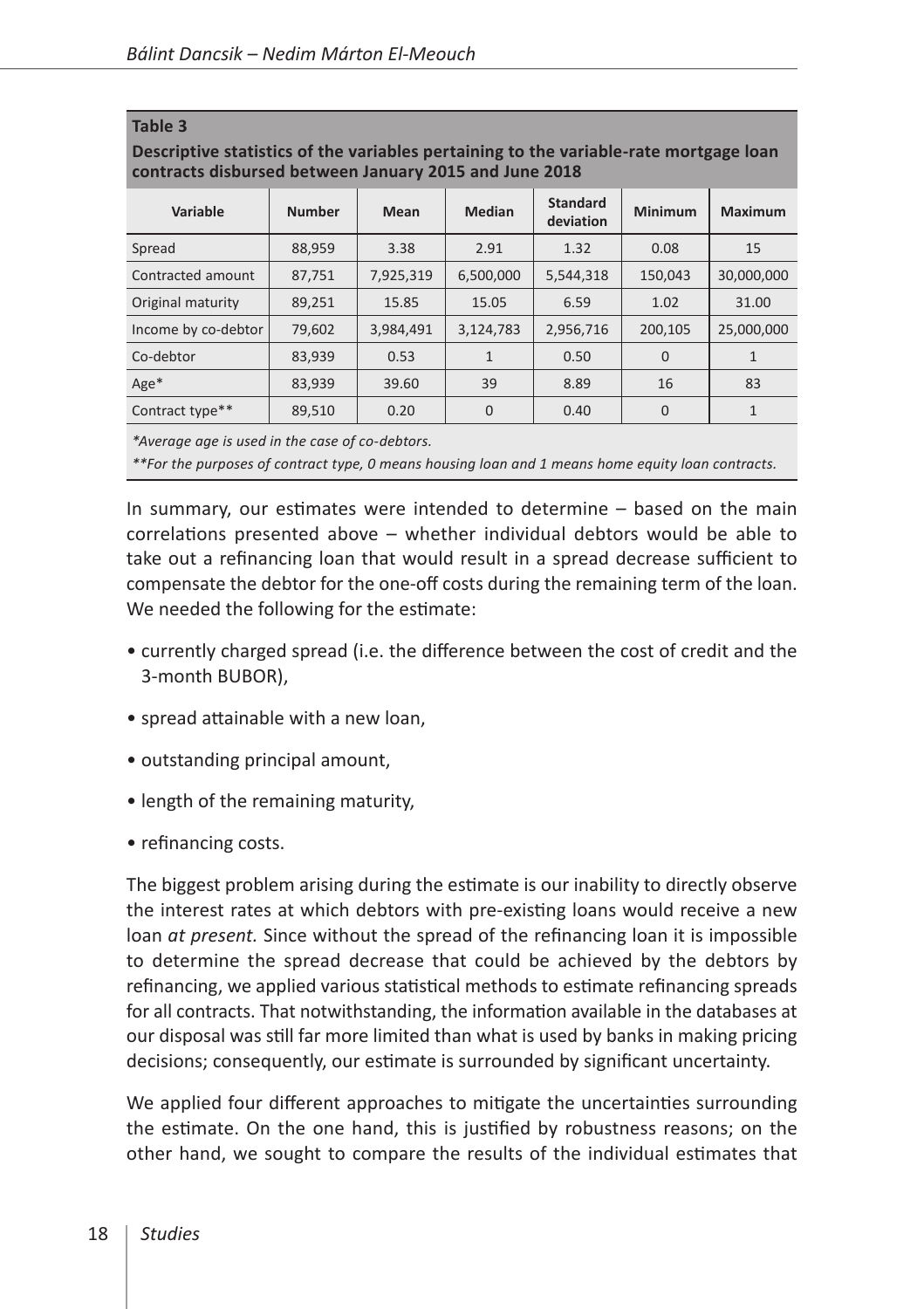complemented one another and had their own advantages and disadvantages. In the estimates, we essentially handled the housing loan and home equity loan portfolios separately. Progressing from the simple to the complex, in the four estimates we approximated the spread of the refinancing loans with the methods described below.

### **4.1. Banking sector average spread method**

In the simplest approach, we assigned the average spread of variable-rate mortgage loans disbursed between January 2015 and August 2018 by loan category to all variable-rate mortgage contracts (separately for housing loan and home equity loan products) disbursed between 2004 and 2014, and we took this as the refinancing spread. For the sake of simplicity, in this estimate we assumed that at present, all borrowers with pre-existing mortgage loans could take out a new loan at the typical average spread of the recent period (3 percentage points for housing loans and around 4.4 percentage points for home equity loans).

### **4.2. Spread-based distribution method**

Separately for housing loans and home equity loans, we calculated the distribution of variable-rate loans disbursed between January 2015 and June 2018 by spread, broken down by percentiles. We assigned the spreads thus received to the percentiles17 corresponding to the spreads of the variable-rate mortgage contracts in each purpose category, separately for the loans disbursed in the period 2004–2009 and then for those disbursed in 2010–2014, and took this as the refinancing spread. Thus, for the purposes of this estimate we assumed that the borrower would reside at a similar point of the distribution in the case of newly disbursed loans as in the spread-based distribution of previously disbursed loans; in other words, the borrower's relative risk position did not change in the past years.

### **4.3. Median spread method**

In this approach, based on the banks' List of Conditions we assumed that the interest rate/spread is determined primarily by the borrower's income<sup>18</sup> and the principal amount. Accordingly, within these two dimensions we set up categories for both loan types and examined the median spread of the mortgage loans disbursed between January 2015 and June 2018 as a cross-section of these categories (*Table 4* and *Table 5*)*.* We generated such median values both at the level of the banking sector and at individual bank level.

<sup>&</sup>lt;sup>17</sup> In the case of loans disbursed between 2004 and 2009 the percentiles are based on spreads adjusted for service charges.<br><sup>18</sup> The database provided information only on income subject to personal income tax (declared income)

and as such, our income data do not contain the value of social transfers and pensions, and we have no information on potential undeclared incomes.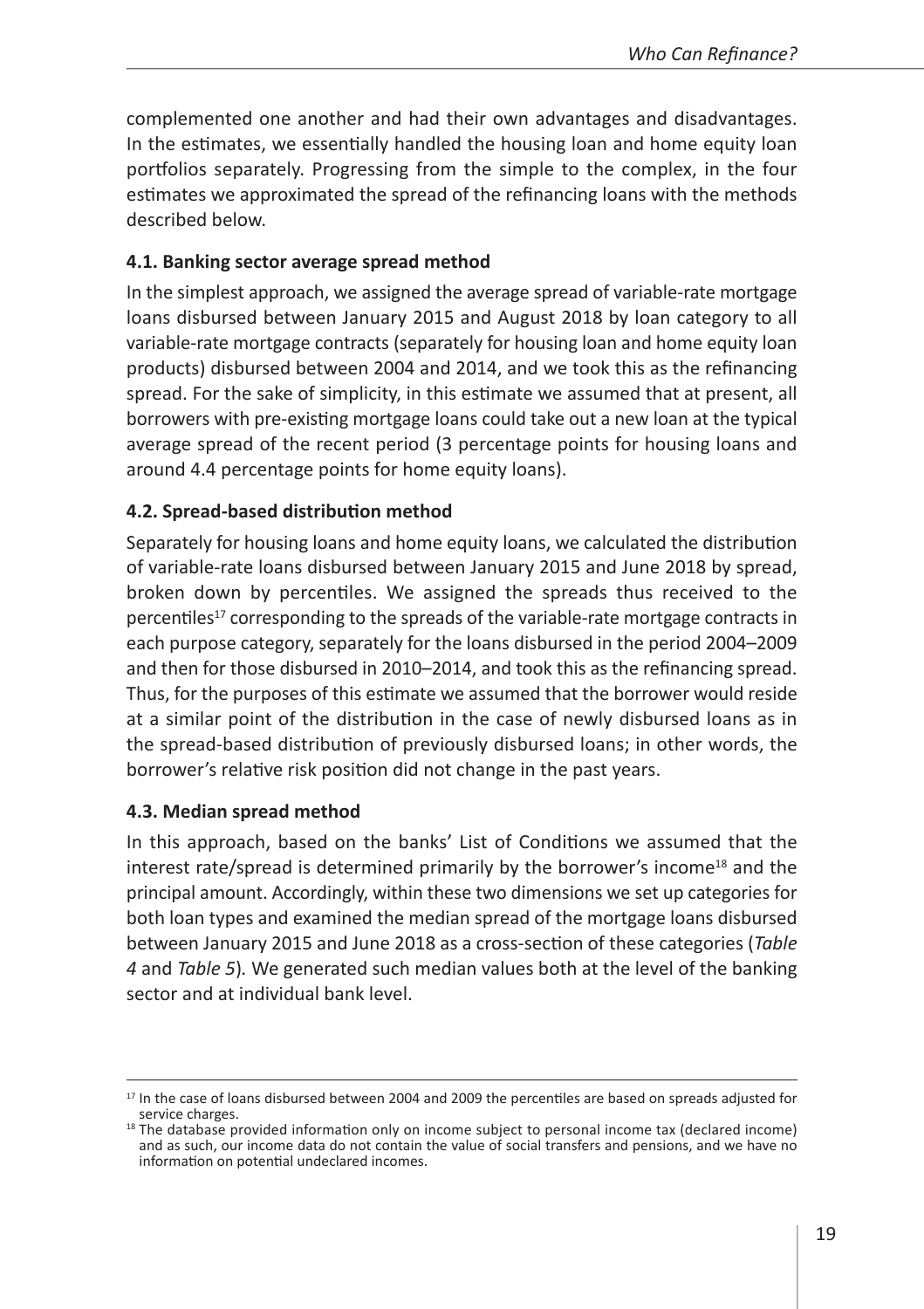#### **Table 4**

#### **Median spreads of variable-rate housing loans disbursed between January 2015 and June 2018 according to income and contracted amount**

|                   |                             |                          |                            | <b>Annual income</b>       |                            |               |
|-------------------|-----------------------------|--------------------------|----------------------------|----------------------------|----------------------------|---------------|
|                   |                             | $600,000 -$<br>2,400,000 | $2,400,000 -$<br>4,800,000 | $4,800,000 -$<br>7,200,000 | $7,200,000 -$<br>9,600,000 | $9,600,000 -$ |
|                   | $0 -$<br>500,000            | 4.13                     | 4.13                       | 4.13                       | 4.13                       | 4.13          |
|                   | $500,000 -$<br>2,000,000    | 3.90                     | 3.61                       | 3.48                       | 3.18                       | 3.09          |
| Contracted amount | $2,000,000 -$<br>4,000,000  | 3.09                     | 3.06                       | 2.91                       | 2.91                       | 2.91          |
|                   | $4,000,000 -$<br>6,000,000  | 2.91                     | 2.91                       | 2.91                       | 2.90                       | 2.65          |
|                   | $6,000,000 -$<br>8,000,000  | 2.91                     | 2.91                       | 2.91                       | 2.71                       | 2.57          |
|                   | $8,000,000 -$<br>10,000,000 | 2.91                     | 2.91                       | 2.90                       | 2.65                       | 2.50          |
|                   | $10,000,000 -$              | 2.91                     | 2.91                       | 2.66                       | 2.57                       | 2.41          |

#### **Table 5**

#### **Median spreads of variable-rate home equity loans disbursed between January 2015 and June 2018 according to income and contracted amount**

|            |                             |                          |                            | <b>Annual income</b>       |                            |              |
|------------|-----------------------------|--------------------------|----------------------------|----------------------------|----------------------------|--------------|
|            |                             | $600,000 -$<br>2,400,000 | $2,400,000 -$<br>4,800,000 | $4,800,000 -$<br>7,200,000 | $7,200,000 -$<br>9,600,000 | $9600,000 -$ |
|            | $0 -$<br>500,000            | 5.18                     | 5.18                       | 5.18                       | 5.18                       | 5.18         |
|            | $500,000 -$<br>2,000,000    | 5.86                     | 5.39                       | 4.78                       | 4.83                       | 4.26         |
| amount     | $2,000,000 -$<br>4,000,000  | 5.62                     | 5.16                       | 4.76                       | 4.40                       | 4.26         |
| Contracted | $4,000,000 -$<br>6,000,000  | 5.31                     | 4.79                       | 4.54                       | 4.34                       | 3.98         |
|            | $6,000,000 -$<br>8,000,000  | 4.79                     | 4.72                       | 4.41                       | 4.01                       | 3.87         |
|            | $8,000,000 -$<br>10,000,000 | 4.64                     | 4.39                       | 4.18                       | 3.85                       | 3.66         |
|            | $10,000,000 -$              | 4.26                     | 4.10                       | 3.95                       | 3.74                       | 3.58         |
|            |                             |                          |                            |                            |                            |              |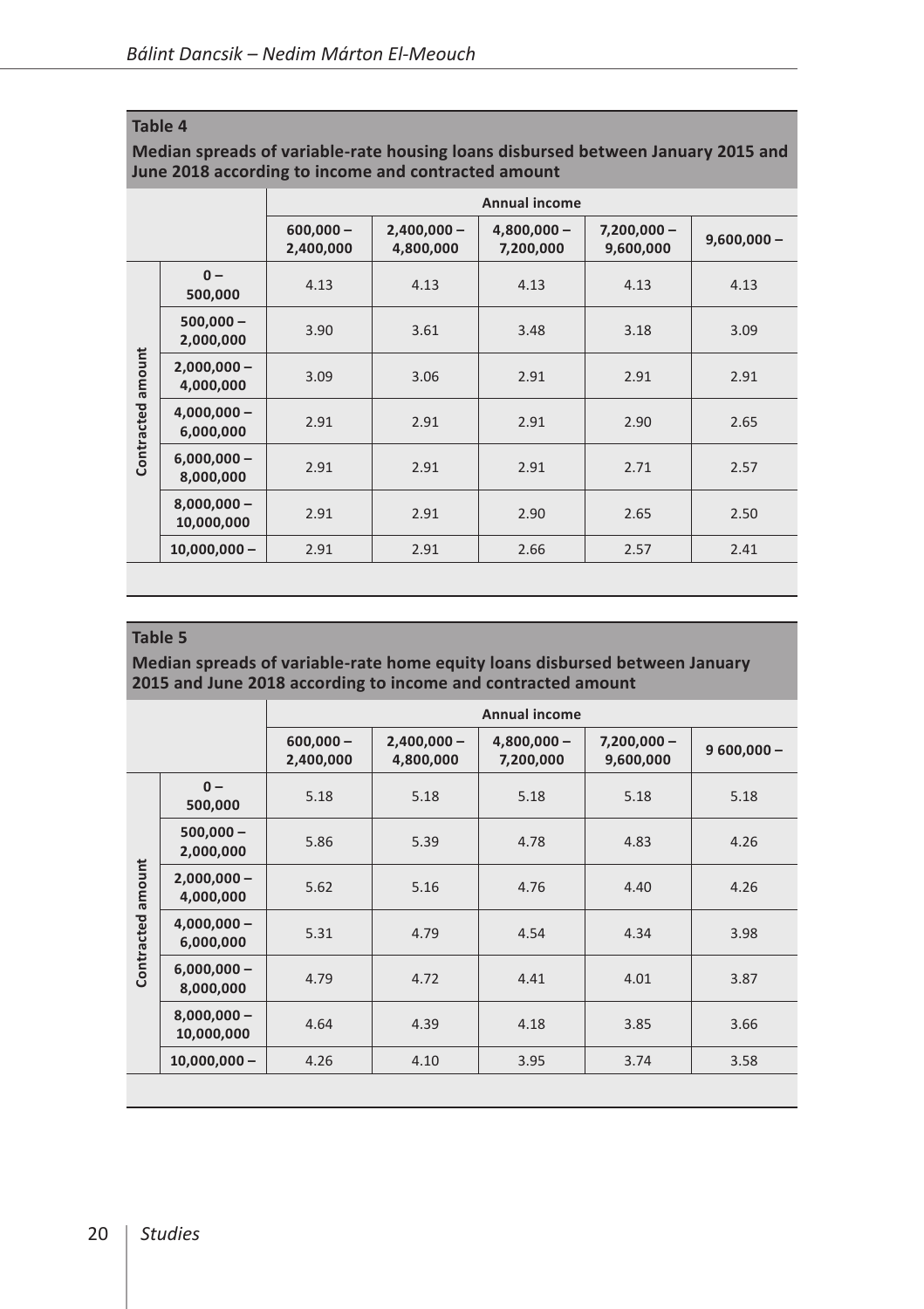Based on the categories set up according to the outstanding principal amount and the debtor's income, we were able to assign "refinancing spreads" to the old loans as well. We assigned a total of three spreads to each contract:

- 1) for each contract, the median spread achievable at the debtor's own bank,
- 2) the median spread achievable at the debtor's bank or in the banking sector as a whole, whichever is lower,
- 3) the median spread applied by the bank that offers the most favourable spread.

With this distinction, we were trying to factor in the often *ad hoc* nature of loan refinancing: in the first version, the customer takes into account the offer of his own bank only, in the second version he also considers the offer of "a few other banks" – which we approximated by means of the banking sector average – and finally, in the third version the borrower makes the banks compete in earnest and picks the best spread offered. Our base result is the refinancing ratio which takes the more favourable of two estimates: the own bank and total banking sector spread estimates (Method 2); accordingly, this result is displayed in the summary tables of the results of our estimates (*Table 8 and Table 9*), while the results of the two remaining estimates are shown separately in *Table 10.*

### **4.4. Linear regression method**

We applied the fourth method to estimate banks' pricing function by means of linear regression. For the purposes of the estimate, we relied on the sample of variable-rate mortgages disbursed between January 2015 and June 2018. Our target variable was the spread over the 3-month BUBOR, while we took into account, as explanatory variables, the log of the contracted amount and the square thereof, the maturity and the square thereof, the log of the average income of debtors and co-debtors, the average age of debtors and co-debtors and the square thereof; moreover, we used binary variables to control for the existence of co-debtors and the contract type. We checked the multicollinearity between the variables with variance inflating factor and did not find it excessive.

We conducted the estimates at the level of the banking sector and at individual bank level by running OLS regressions. We estimated the banking sector model both by controlling for disbursing banks with binary variables and without these control variables.<sup>19</sup> As a result, we estimated a total of 12 models.

<sup>&</sup>lt;sup>19</sup> In the case of regressions run for each individual bank we essentially allow the partial effect exerted on the spread by specific contractual features to differ across banks, while in the case of the banking sector model estimated with bank fixed effects that is not possible. In the latter model, individual bank features are expressed by bank dummies, but the partial effect of the other variables is uniform for all institutions.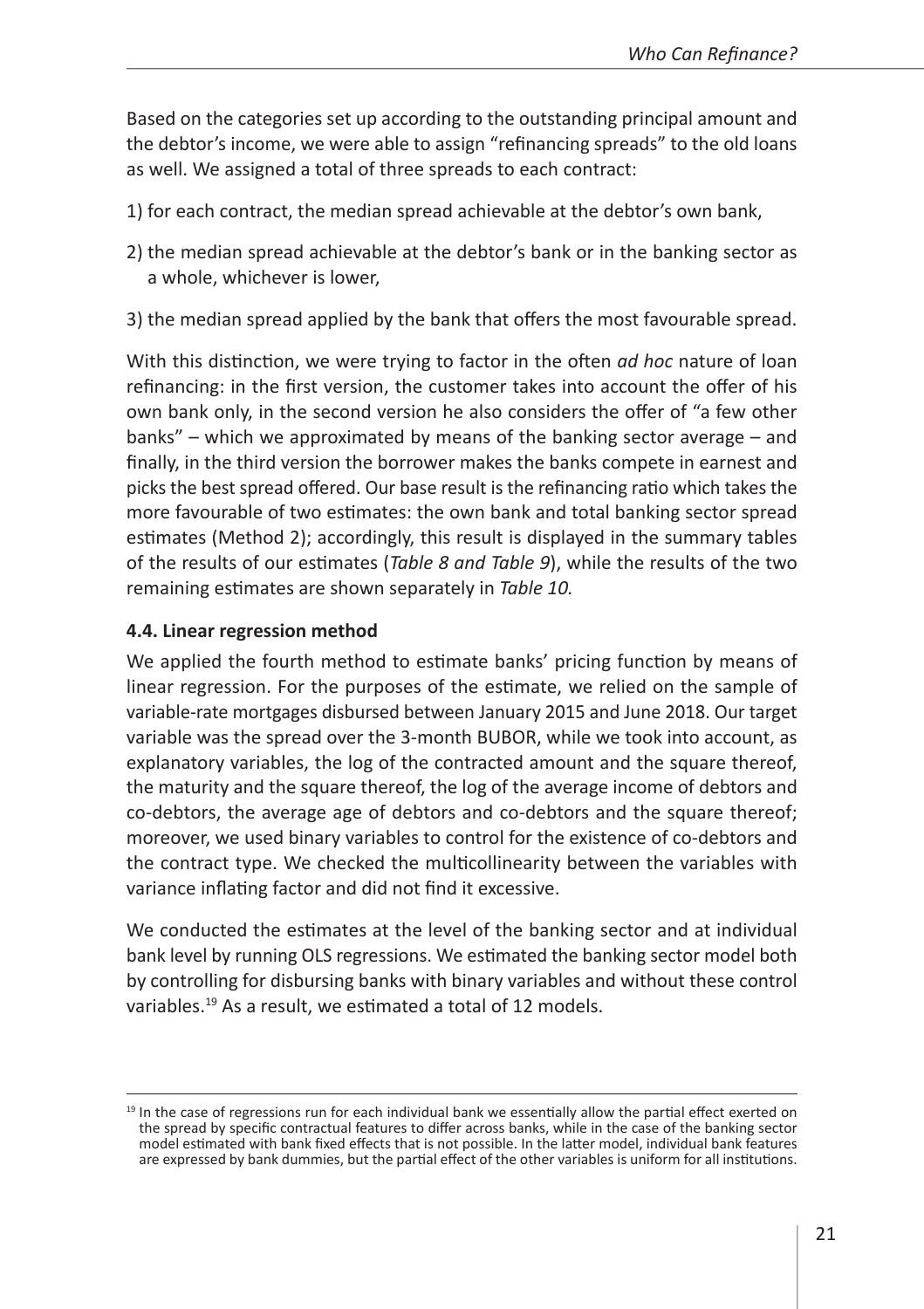The estimated coefficients of the models of the total banking sector are shown in *Table 6.*20 The direction of the coefficients estimated by the model is consistent with the intuition and with the model results estimated by previous studies (*Aczél et al. 2016*; *Mérő* and *Vágó 2018*). The explanatory power of the models amounts to 44 per cent in the case of the banking sector estimate (based on  $R^2$  statistics), and ranges between 8 per cent and 72 per cent in the case of individual bank estimates. At this point, once again we need to draw attention to the uncertainties stemming from the estimate (especially regarding the bank-level models), which can be primarily attributed to the limited scope of the data available. That notwithstanding, for the purposes of our research question we consider the explanatory power of the models sufficient overall, especially in light of the fact that our estimation results are deemed relevant only at the portfolio level.

|                                    | Output tables of the linear regressions estimated on the banking sector sample |                                                     |
|------------------------------------|--------------------------------------------------------------------------------|-----------------------------------------------------|
| <b>Variables</b>                   | (1)<br>Target variable: Spread over<br><b>BUBOR</b>                            | (2)<br>Target variable: Spread over<br><b>BUBOR</b> |
| Ln(Contracted amount)              | $-1.966***$                                                                    | $-2.264***$                                         |
| Ln(Contracted amount) <sup>2</sup> | $0.0508***$                                                                    | $0.0633***$                                         |
| Maturity                           | $-0.00657*$                                                                    | $0.0117***$                                         |
| Maturity <sup>2</sup>              | $0.000499***$                                                                  | $-0.000196**$                                       |
| Ln(Income/number of<br>co-debtors) | $-0.301***$                                                                    | $-0.264***$                                         |
| Co-debtor                          | $-0.134***$                                                                    | $-0.134***$                                         |
| Age                                | $-0.0300***$                                                                   | $-0.0159***$                                        |
| Age <sup>2</sup>                   | $0.000365***$                                                                  | $0.000209***$                                       |
| Home equity loan                   | $1.506***$                                                                     | $1.451***$                                          |
| Bank dummy                         | <b>No</b>                                                                      | Yes                                                 |
| Constant                           | 26.48***                                                                       | $26.47***$                                          |
| Number of observations             | 77,713                                                                         | 77,713                                              |
| $R^2$                              | 0.336                                                                          | 0.441                                               |

**Output tables of the linear regressions estimated on the banking sector sample**

*Note: Banks' indicator variables are only included in equation (2); their estimated coefficients are not displayed in our result table for data protection reasons. \*\*\* p<0.001; \*\* p<0.01; \* p<0.05*

Having estimated the models, using the estimated coefficients and the information available on previously disbursed variable-rate loans, we predicted "refinancing loan" spreads for the contracts of the old portfolio. Using the results of the various estimation methods, in this case as well, we were able to supply, for each borrower,

**Table 6**

<sup>&</sup>lt;sup>20</sup> For data protection reasons, our result table does not include the output tables of individual bank-level regressions.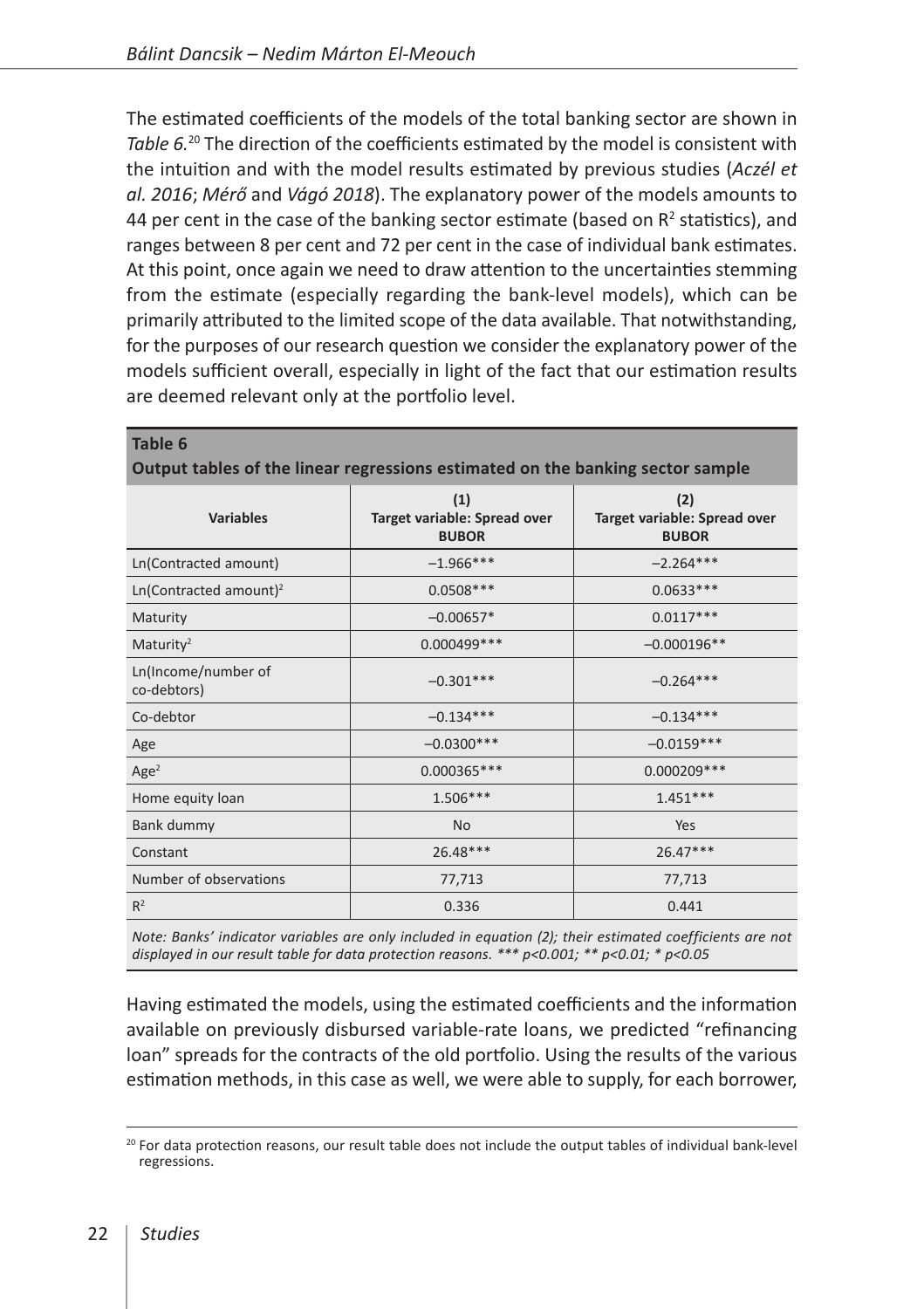his own bank's "offer", the banking sector's "average offer" and the best bank's "offer". For the purposes of the linear regressions as well, the assumption we considered the most realistic was where the borrower considers his own bank's offer and the banking sector's "average offer", and chooses the one offering the more favourable spread for refinancing his loan. Accordingly, the summary result table shows the results calculated with the spreads of the total banking sector regression equation thus received.

The advantages and disadvantages of the individual methods are presented in *Table 7.*

|              | <b>Table 7</b><br>refinancing loan                             |                                                                                                      | Advantages and disadvantages of the methods applied to estimate the spread of the  |                                                                                                                          |
|--------------|----------------------------------------------------------------|------------------------------------------------------------------------------------------------------|------------------------------------------------------------------------------------|--------------------------------------------------------------------------------------------------------------------------|
|              | Banking sector average<br>spread method                        | Spread distribution<br>method                                                                        | Median spread (based<br>on loan amount and<br>income)                              | Spread estimated by<br>linear regression                                                                                 |
| ADVANTAGE    | a reliable way to<br>double-check the rest<br>of the estimates | easy to interpret,<br>intuitive                                                                      | captures the two most<br>important<br>determinants; less<br>influenced by outliers | the most complex and<br>comprehensive;<br>incorporates into the<br>spread as much<br>relevant information as<br>possible |
| DISADVANTAGE | overly simplified                                              | deems previous and<br>current spread<br>distributions identical,<br>disregards important<br>features | disregards other<br>determinants                                                   | its point estimate is<br>surrounded by a high<br>degree of uncertainty;<br>influenced by outliers                        |

We compared the "refinancing" spreads estimated in accordance with the above methods with the actual spread (adjusted for service charges) of the contract and examined whether the difference between the two exceeds the level of the indifference spread decrease associated with the given contract. If yes, we concluded that refinancing the loan is financially worthwhile for the debtor, and if not, then on the contrary, the debt is not worth refinancing.

# **5. Estimation results**

Based on our results, it may be possible to refinance around 38–47 per cent of the total portfolio of mortgage loans disbursed prior to 2015 (HUF 651–803 billion) in a financially rewarding manner. Based on the number of contracts, this accounts for 20-29 per cent of the contracts (*Table 8*).<sup>21</sup> Examining only the loans converted

 $21$  The stock-based refinancing ratio exceeds the contract-based ratio in the case of all of our results. This is because in the case of longer-term loans – where refinancing may be, *ceteris paribus,* a more rewarding option – the outstanding debt is typically also higher.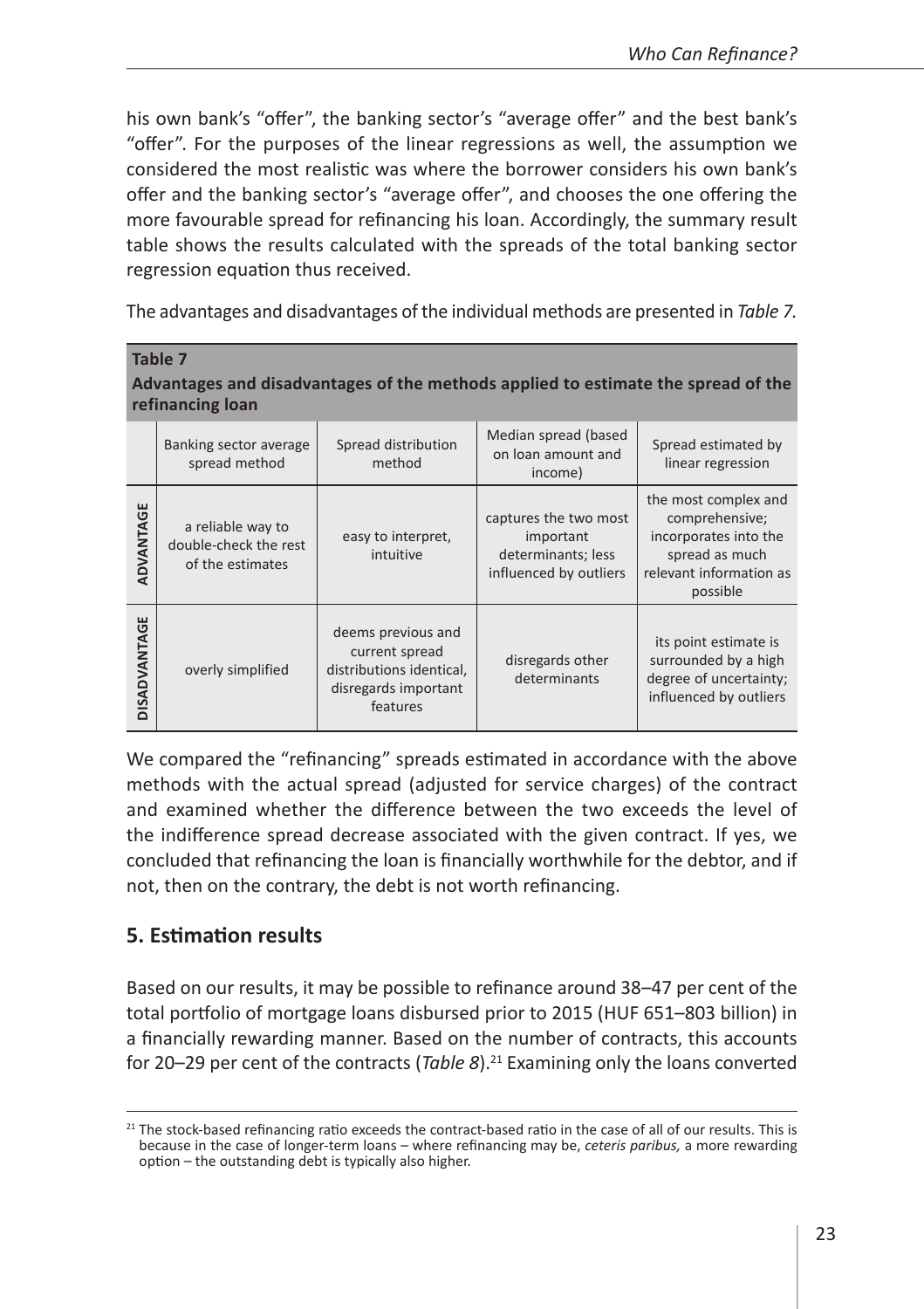to forint, around 40–48 per cent of the portfolio (HUF 499–603 billion) may be refinanced with financial gain, which covers 20–29 per cent of these contracts (*Table 9*).

Besides financial considerations, however, it is questionable whether any bank would be even willing to extend a loan to the debtor. Obstacles include the debtor's advanced age, insufficient income, the transaction's excessively high current loanto-value ratio or the debtor's prior delinquency. Filtering the population by these criteria<sup>22</sup> revealed that refinancing could be a realistic option for  $22-31$  per cent of the variable-rate mortgage loan portfolio disbursed prior to 2015 (accounting for 13–21 per cent of the contracts), while in the case of loans converted to forint the corresponding value is 20–28 per cent (12–19 per cent of the contracts).

The scope of loans that could be effectively refinanced on a market basis may be even more limited in view of the significant share of home equity loans in the total variable-rate mortgage loan portfolio (in particular, in the total portfolio of loans converted to forint). Since the number of home equity loans extended at present is insignificant, we have very limited information on the interest rates at which these loans would be disbursed. Consequently, our estimates pertaining to the refinancing spreads of loans extended in this category are surrounded by greater uncertainty. For all practical purposes, in our estimate we already distinguished between these two product markets, but it is still important to examine the stock of loans that may be refinanced effectively from the aspect of loan type. If we used the extreme assumption that, for lack of market supply, home equity loans cannot be refinanced at all, we would find that, according to our estimate, refinancing could be a viable option for 16–22 per cent of the variable-rate mortgage loan portfolio disbursed prior to 2015 (12–15 per cent of the contracts) and for 14–20 per cent of the loan portfolio converted to forint (9–13 per cent of the contracts). However, we deem this assumption overly excessive; consequently, we consider the ratio of 22–31 per cent (including home equity loans) to be our base result.

 $22$  We applied the following filter criteria: age above 60 years, current loan-to-value ratio above 100 per cent, annual income below HUF 1.5 million, previous delinquency.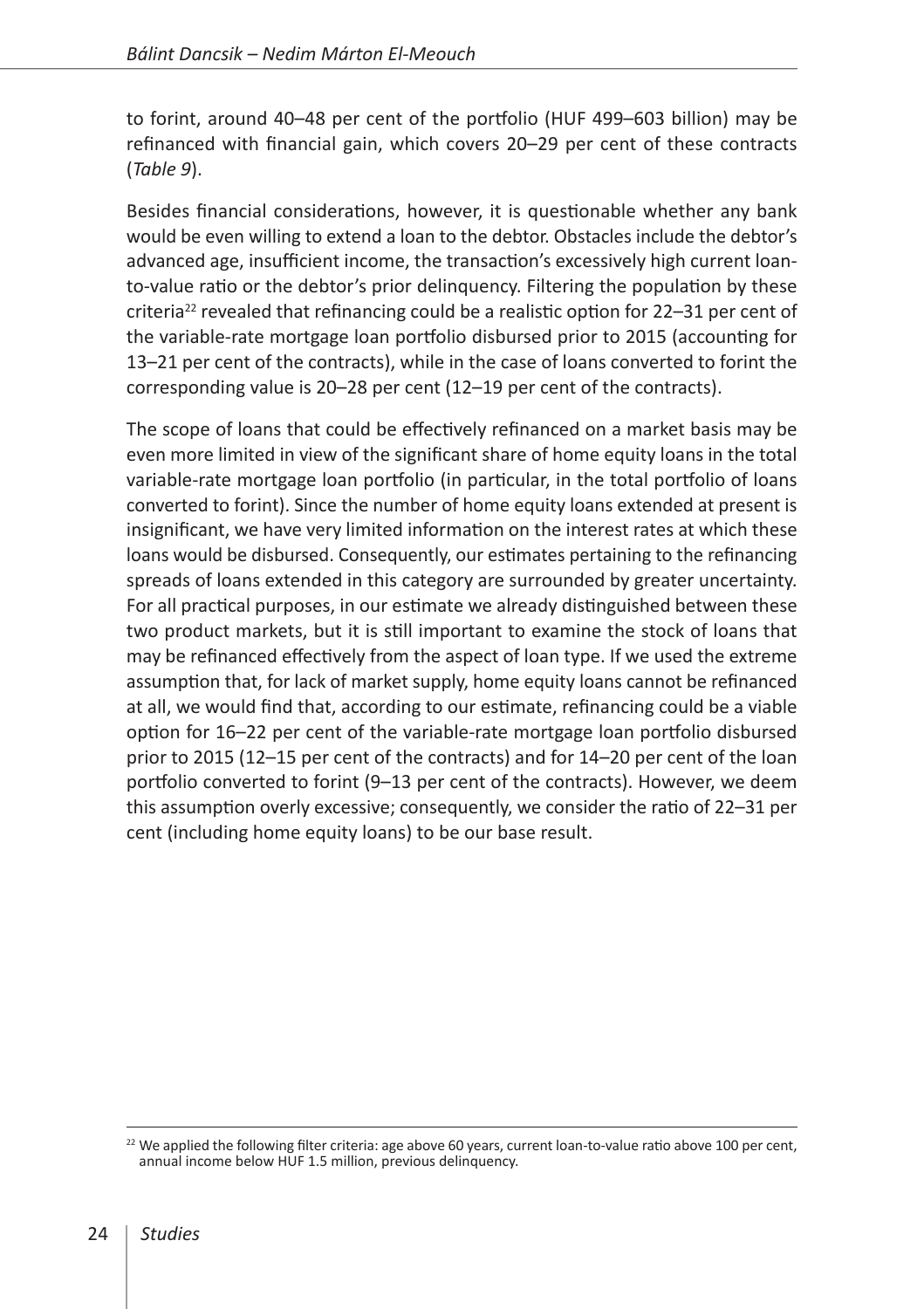| Refinancing options of<br>Table 8                                                                                                                                                                                                                                                                                                                                                                                                                                                                                                                                                             | variable-rate mortgage loans disbursed prior to 2015 |                                                      |                                            |                                                                        |                                             |                                |
|-----------------------------------------------------------------------------------------------------------------------------------------------------------------------------------------------------------------------------------------------------------------------------------------------------------------------------------------------------------------------------------------------------------------------------------------------------------------------------------------------------------------------------------------------------------------------------------------------|------------------------------------------------------|------------------------------------------------------|--------------------------------------------|------------------------------------------------------------------------|---------------------------------------------|--------------------------------|
|                                                                                                                                                                                                                                                                                                                                                                                                                                                                                                                                                                                               |                                                      | Using the banking<br>spread method<br>sector average | Using the spread<br>distribution<br>method | Using the median spread<br>method (based on loan<br>amount and income) | linear regression<br>estimated by<br>Spread | All estimates<br>considered    |
| Variable-rate forint loans                                                                                                                                                                                                                                                                                                                                                                                                                                                                                                                                                                    | <b>HUF billions</b>                                  | 1,722                                                | 1,722                                      | 1,722                                                                  | 1,722                                       | 1,722                          |
| disbursed prior to 2015                                                                                                                                                                                                                                                                                                                                                                                                                                                                                                                                                                       | Number of contracts                                  | 379,852                                              | 379,852                                    | 379,852                                                                | 379,852                                     | 379,852                        |
| Loans outstanding that car                                                                                                                                                                                                                                                                                                                                                                                                                                                                                                                                                                    | <b>HUF billions</b>                                  | (40%)<br>682                                         | (38%)<br>651                               | (47%)<br>803                                                           | (44%<br>752                                 | $(38 - 47%)$<br>651-803        |
| be refinanced financially                                                                                                                                                                                                                                                                                                                                                                                                                                                                                                                                                                     | Number of contracts                                  | 100,215<br>(26%)                                     | 74,649<br>(20%)                            | 109,813<br>(29%)                                                       | 101,562<br>(27%)                            | 74,649-109,813<br>$(20 - 29%)$ |
| Loans that cannot be                                                                                                                                                                                                                                                                                                                                                                                                                                                                                                                                                                          | HUF billions                                         | (17%)<br>288                                         | (16%)<br>268                               | (16%)<br>276                                                           | (15%)<br>251                                | $(15 - 17%)$<br>251-288        |
| refinanced based on other<br>criteria                                                                                                                                                                                                                                                                                                                                                                                                                                                                                                                                                         | Number of contracts                                  | 33,153<br>(9%)                                       | 24,968<br>(7%)                             | 29,026<br>(8%)                                                         | 26,178<br>(7%)                              | 24,968-33,153<br>$(996 - 7)$   |
| Total refinanceable loan                                                                                                                                                                                                                                                                                                                                                                                                                                                                                                                                                                      | <b>HUF billions</b>                                  | (23%)<br>394                                         | (22%)<br>383                               | (31%)<br>527                                                           | (29%)<br>501                                | $(22 - 31%)$<br>383-527        |
| portfolio                                                                                                                                                                                                                                                                                                                                                                                                                                                                                                                                                                                     | Number of contracts                                  | 67,062<br>(18%)                                      | 49,681<br>(13%)                            | 80,787<br>(21%)                                                        | 75,384<br>(20%)                             | 49,681-80,787<br>$(13 - 21%)$  |
|                                                                                                                                                                                                                                                                                                                                                                                                                                                                                                                                                                                               | <b>HUF billions</b>                                  | (16%)<br>276                                         | (21%)<br>354                               | (22%)<br>380                                                           | (21%)<br>364                                | 276-380<br>$(16 - 22%)$        |
| of which: housing loan                                                                                                                                                                                                                                                                                                                                                                                                                                                                                                                                                                        | Number of contracts                                  | 43,903<br>(12%)                                      | 45,589<br>(12%)                            | 56,869<br>(15%)                                                        | 51,784<br>(14%                              | 43,903-56,869<br>$(12 - 15%)$  |
|                                                                                                                                                                                                                                                                                                                                                                                                                                                                                                                                                                                               | <b>HUF billions</b>                                  | 118<br>(7%)                                          | (2%)<br>29                                 | (9%)<br>147                                                            | (8%)<br>137                                 | $29 - 147$<br>$(2 - 9\%)$      |
| of which: home equity loan                                                                                                                                                                                                                                                                                                                                                                                                                                                                                                                                                                    | Number of contracts                                  | 23,159<br>(6%)                                       | 4,092<br>(1%)                              | 23,918<br>(6%)                                                         | 23,600<br>(6%)                              | 4,092-23,918<br>$(1 - 6%)$     |
| Note: other criteria that can prevent refinancing included previous delinquency, age above 60 years, current loan-to-value ratio above 100 per cent, annual income<br>below HUF 1.5 million. We displayed the results of Method 2 both for the median spread estimate and for the linear regression (based on the total banking sector<br>model in the case of the regression), which calculates with either the offer by the debtor's own bank or the average banking sector offer, whichever spread is more<br>favourable. In all cases, percentages indicate the ratio to total contracts. |                                                      |                                                      |                                            |                                                                        |                                             |                                |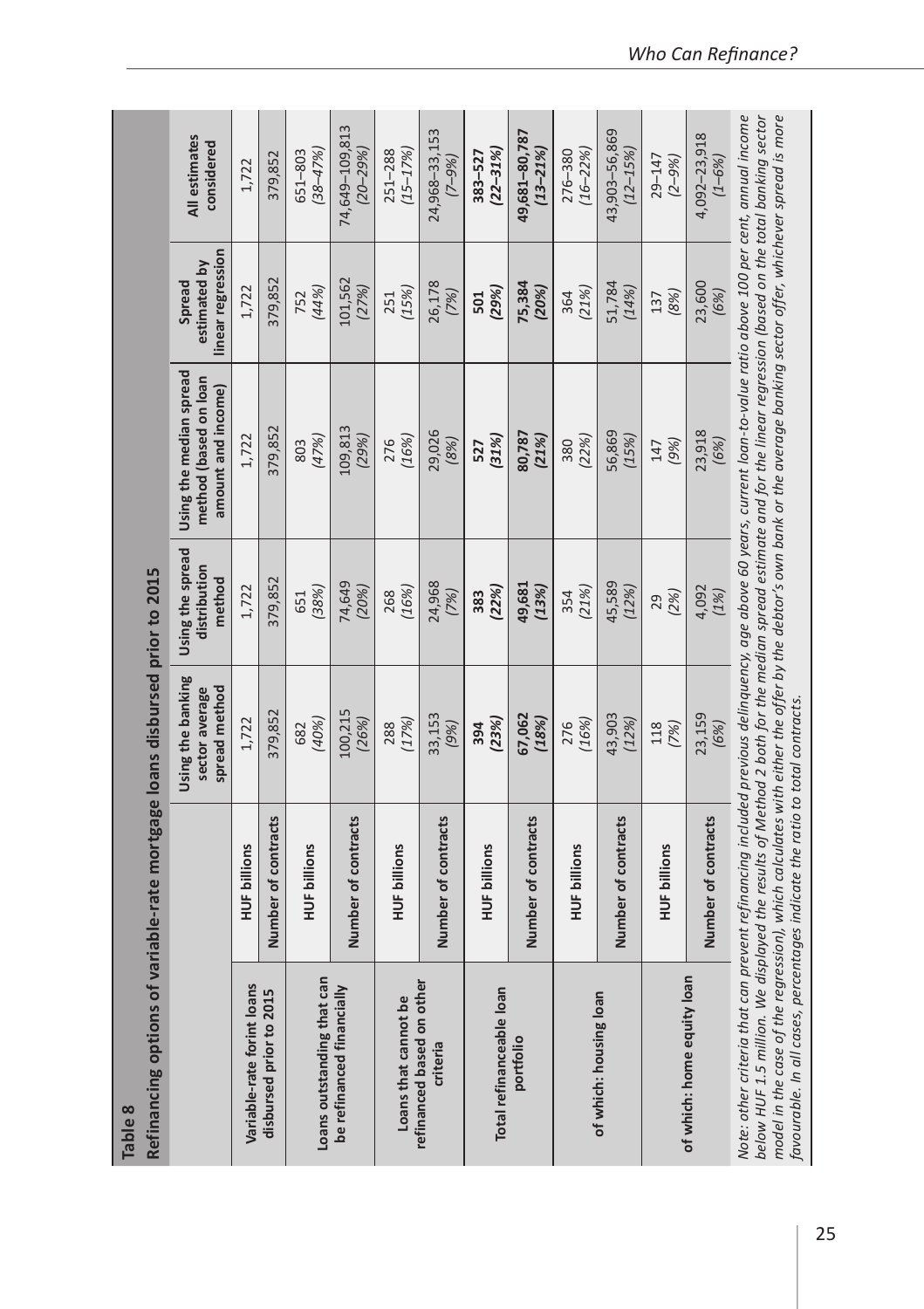| Refinancing options of<br>Table 9                                                                                                                                                                                                                                                                                                                                                                                                                        | variable-rate mortgage loans converted to forint |                                                      |                                            |                                                                                                                                      |                                             |                               |
|----------------------------------------------------------------------------------------------------------------------------------------------------------------------------------------------------------------------------------------------------------------------------------------------------------------------------------------------------------------------------------------------------------------------------------------------------------|--------------------------------------------------|------------------------------------------------------|--------------------------------------------|--------------------------------------------------------------------------------------------------------------------------------------|---------------------------------------------|-------------------------------|
|                                                                                                                                                                                                                                                                                                                                                                                                                                                          |                                                  | Using the banking<br>spread method<br>sector average | Using the spread<br>distribution<br>method | Using the median spread<br>method (based on loan<br>amount and income)                                                               | linear regression<br>estimated by<br>Spread | All estimates<br>considered   |
| Variable-rate forint loans                                                                                                                                                                                                                                                                                                                                                                                                                               | <b>HUF billions</b>                              | 1,251                                                | 1,251                                      | 1,251                                                                                                                                | 1,251                                       | 1,251                         |
| outstanding converted to<br>forint                                                                                                                                                                                                                                                                                                                                                                                                                       | Number of contracts                              | 250,525                                              | 250,525                                    | 250,525                                                                                                                              | 250,525                                     | 250,525                       |
| Loans outstanding that can                                                                                                                                                                                                                                                                                                                                                                                                                               | <b>HUF billions</b>                              | (40%)<br>505                                         | (40%)<br>499                               | (48%)<br>603                                                                                                                         | (45%)<br>563                                | $(40 - 48%)$<br>499-603       |
| be refinanced financially                                                                                                                                                                                                                                                                                                                                                                                                                                | Number of contracts                              | 65,023<br>(26%)                                      | 51,279<br>(20%)                            | 72,731<br>(29%)                                                                                                                      | 67,265<br>(27%)                             | 51,279-72,731<br>$(20 - 29%)$ |
| Loans that cannot be                                                                                                                                                                                                                                                                                                                                                                                                                                     | <b>HUF billions</b>                              | (20%)<br>253                                         | (19%)<br>242                               | (20%)<br>248                                                                                                                         | (18%)<br>225                                | $(18 - 20%)$<br>225-253       |
| refinanced based on other<br>criteria                                                                                                                                                                                                                                                                                                                                                                                                                    | Number of contracts                              | 27,260<br>(11%                                       | 21,494<br>(9%)                             | 24,589<br>(10%)                                                                                                                      | 22,186<br>(9%)                              | 21,494-27,260<br>$(9 - 11\%)$ |
| Total refinanceable loan                                                                                                                                                                                                                                                                                                                                                                                                                                 | <b>HUF billions</b>                              | (20%)<br>252                                         | (21%)<br>257                               | (28%)<br>355                                                                                                                         | (27%)<br>338                                | $(20 - 28%)$<br>$252 - 355$   |
| portfolio                                                                                                                                                                                                                                                                                                                                                                                                                                                | Number of contracts                              | 37,764<br>(15%)                                      | 29,785<br>(12%)                            | 48,142<br>(19%)                                                                                                                      | 45,080<br>(18%)                             | 29,785-48,142<br>$(12 - 19%)$ |
|                                                                                                                                                                                                                                                                                                                                                                                                                                                          | <b>HUF billions</b>                              | (14%)<br>173                                         | (20%)<br>246                               | (20%)<br>249                                                                                                                         | (19%)<br>240                                | $(14 - 20%)$<br>173-249       |
| of which: housing loan                                                                                                                                                                                                                                                                                                                                                                                                                                   | Number of contracts                              | 23,060<br>(9%)                                       | 28,704<br>(11%)                            | 31,960<br>(13%)                                                                                                                      | 29,159<br>(12%)                             | 23,060-31,960<br>$(9 - 13%)$  |
|                                                                                                                                                                                                                                                                                                                                                                                                                                                          | <b>HUF billions</b>                              | (6%)<br>80                                           | (1%)<br>$\Xi$                              | 106<br>(8%)                                                                                                                          | (8%)<br>98                                  | $11 - 106$<br>$(1 - 8\%)$     |
| of which: home equity loan                                                                                                                                                                                                                                                                                                                                                                                                                               | Number of contracts                              | 14,703<br>(6%)                                       | (0,5%)<br>1,081                            | 16,182<br>(6%)                                                                                                                       | 15,920<br>(6%)                              | 1,081-16,182<br>$(0.5 - 6%)$  |
| model in the case of the regression), which calculates with either the offer by the debtor's own bank or the average banking sector offer, whichever spread is more<br>below HUF 1.5 million. We displayed the results of Method 2 both for the median spread estimate and for the linear regression (based on the total banking sector<br>favourable. In all cases, percentages indicate the ratio to total contracts.<br>Note: other criteria that can |                                                  |                                                      |                                            | prevent refinancing included previous delinquency, age above 60 years, current loan-to-value ratio above 100 per cent, annual income |                                             |                               |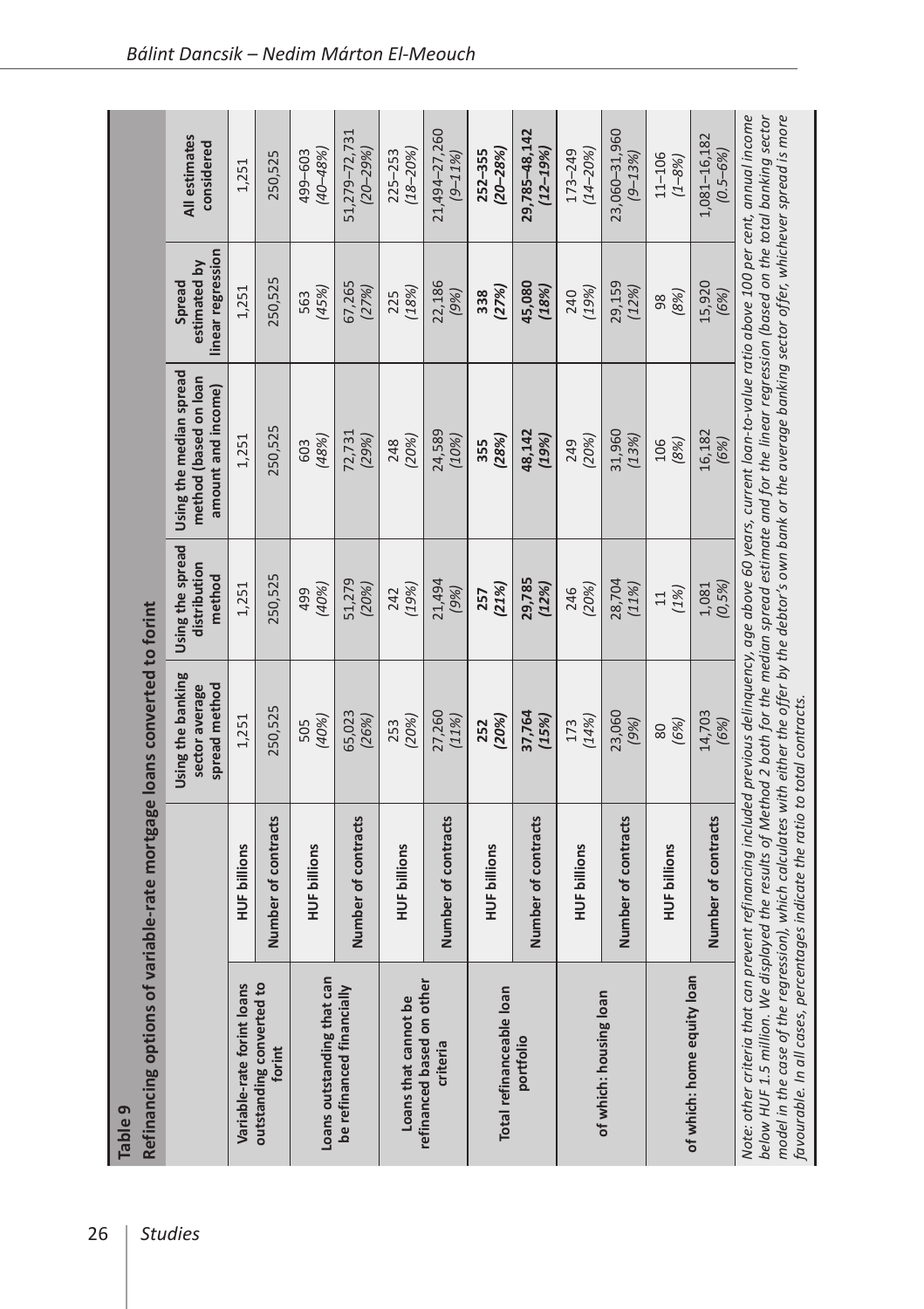In addition to our benchmark results, in the analyses in which we estimated the spread based on the median spread and by linear regression, we considered it important to examine the change in the portfolio of refinanceable loans (with the constraints already considered) generated by the spread that was constructed based on the offer of the debtor's own bank, the average banking sector offer and that of the bank with the best offer. The results of these hypothetical models pertaining to variable-rate forint loans disbursed prior to 2015 are shown in *Table 10.* In the case of methods where we assumed that the debtor refinances his loan at his own bank, the results received were similar to those yielded by the methods that also take into account the average banking sector spread and take the best spread of the two. 24–31 per cent (HUF 407–527 billion) of the variable-rate loan portfolio disbursed prior to 2015 was found to be refinanceable, accounting for 17–21 per cent of the contracts. The corresponding ratio for loans converted to HUF is 21–28 per cent (HUF 263–355 billion) at the stock level, representing 14–19 per cent of the loans converted to HUF at the contract level.

If we assume that all debtors refinance their loans at the bank offering the best spread, the refinancing ratio significantly exceeds the corresponding values received in the other models. Based on the results of these methods, 38–43 per cent (HUF 656–746 billion) of the pre-2015 portfolio can be refinanced at the stock level, while this ratio ranges between 27 and 32 per cent according to the number of contracts. Similarly, we received higher refinancing ratios in the case of loans converted to HUF: representing 25–30 per cent of the contracts, 35–40 per cent (HUF 442–503 billion) of the loan portfolio is worth refinancing (and can be refinanced). This result demonstrates that enhancing consumer awareness may offer significant value added in boosting bank competition and at the same time, in reducing households' interest rate risks.

#### **Table 10**

**Results of the estimation methods of the spread estimated by the median spread method and by linear regression pertaining to refinancing among variable-rate forint loans disbursed prior to 2015**

|            |                                   |                                | Refinanceable loan portfolio (HUF billions)                                |                                        |
|------------|-----------------------------------|--------------------------------|----------------------------------------------------------------------------|----------------------------------------|
|            |                                   | Method 1:<br>Own bank<br>offer | Method 2:<br>Own bank or average banking<br>sector offer, whichever better | Method 3:<br><b>Best bank</b><br>offer |
|            | Under the median spread method    | 407                            | 527                                                                        | 746                                    |
|            | (based on loan amount and income) | (24%)                          | (31%)                                                                      | (43%)                                  |
| Spread     | <b>Total banking sector</b>       | 445                            | 501                                                                        | 656                                    |
| estimated  | regression                        | (26%)                          | (29%)                                                                      | (38%)                                  |
| by linear  | Individual bank-level             | 435                            |                                                                            | 672                                    |
| regression | regressions                       | (25%)                          |                                                                            | (39%)                                  |
|            | <b>All estimation</b>             | $407 - 445$                    | $501 - 527$                                                                | 656-746                                |
|            | methods considered                | $(24 - 26\%)$                  | $(29 - 31%)$                                                               | $(38 - 43%)$                           |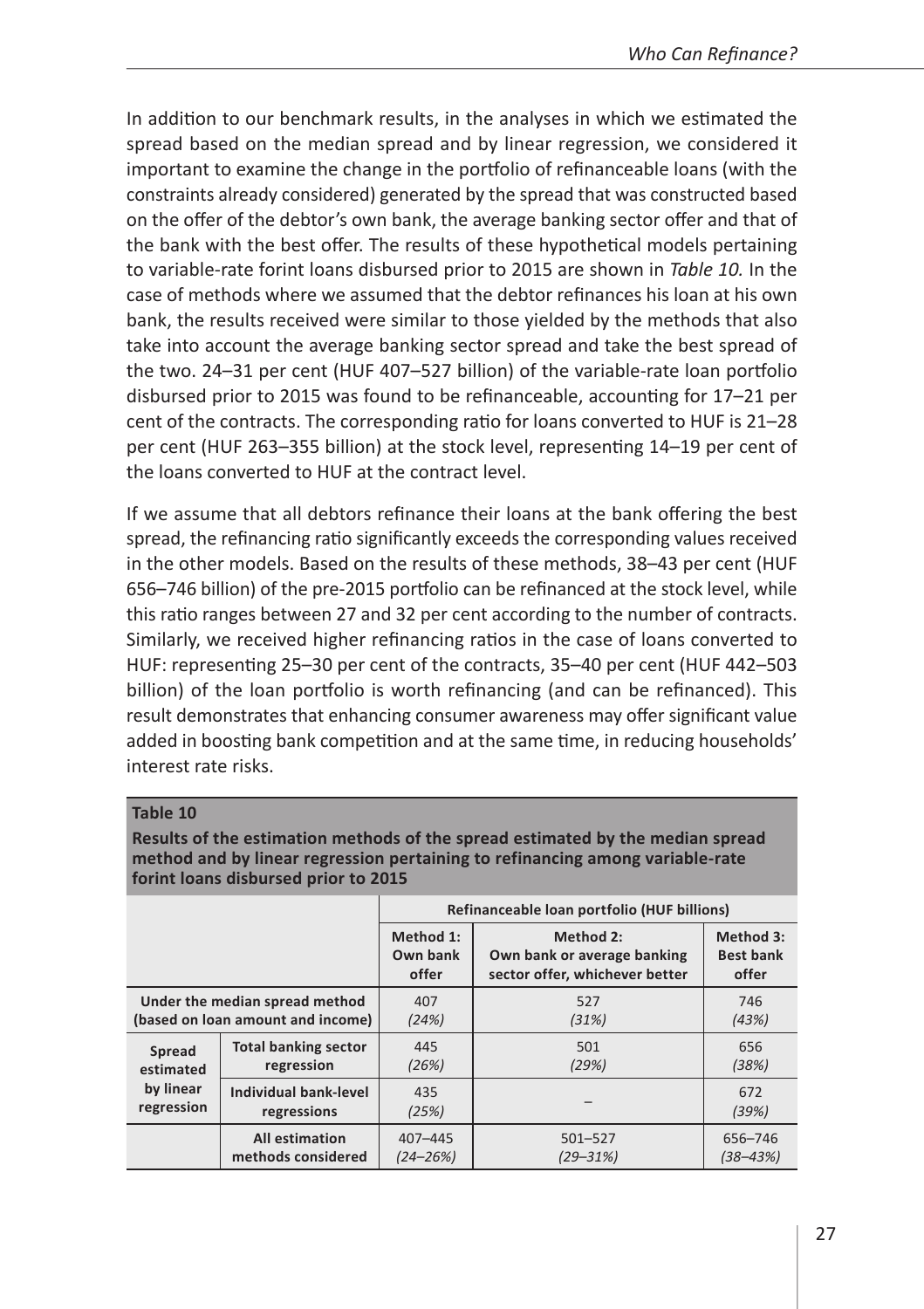# **6. Conclusion**

In this study, we attempted to estimate what percentage of the variable-rate mortgage loan portfolio could be refinanced on a market basis based on purely financial criteria. Our motivation was provided by the fact that the portfolio of variable-rate mortgage loans is still substantial and that – through the sharp increase in instalments – an extreme interest rate shock would significantly stretch the financial position of many vulnerable households. As *MNB* (*2019*) pointed out, many households are not familiar with the concept and basic terms of variable interest rates, which foreshadows that a considerable number of debtors may be unprepared in the event of a potential interest rate increase.

Our estimates were intended to quantify the spread at which borrowers with preexisting variable-rate mortgage loans would be capable of refinancing their loan with a new variable-rate mortgage loan, and to examine whether the difference between the spreads would be sufficient to cover the costs of the refinancing. According to our results, this ratio is relatively low, accounting for 22–31 per cent of the portfolio, with the high level of refinancing costs contributing significantly to this. If we accept the hypothesis that debtors are willing to pay the funding cost increment arising from the interest rate fixation in exchange for the reduced volatility of the instalment amounts, then the estimated ratio may also be indicative of the room available for refinancing with fixed-rate loans on a market basis.

The results presented in the previous section reveal that, *in view of the costs of refinancing and the features of the outstanding portfolio, it cannot be expected in the case of a considerable part of the portfolio that the interest rate type will switch to interest rate fixation of over 1 year on a market basis, without external incentives, through consumers' financially aware refinancing decisions.* In this regard, it poses a problem that, owing to their potentially low financial awareness and imperfect information, debtors may not necessarily take advantage of the option of refinancing even if they could do so with clear financial gains.

To facilitate a shift toward fixed-rate loans, a regulatory measure has been taken by the Magyar Nemzeti Bank. Under the recommendation issued by the MNB in April 2019, banks are expected to contact vulnerable debtors – i.e. those holding variablerate mortgage loans with a remaining maturity of over 10 years – in a targeted way and to offer them a switch to fixed interest rates. Based on the recommendation, banks may only charge the costs directly arising from the contract modification to the debtors and may not offer a higher spread to the customer than the current spread specified in the contract.

In our opinion, the MNB's recommendation tackles several problems that currently pose a potential obstacle to refinancing. Firstly, according to the recommendation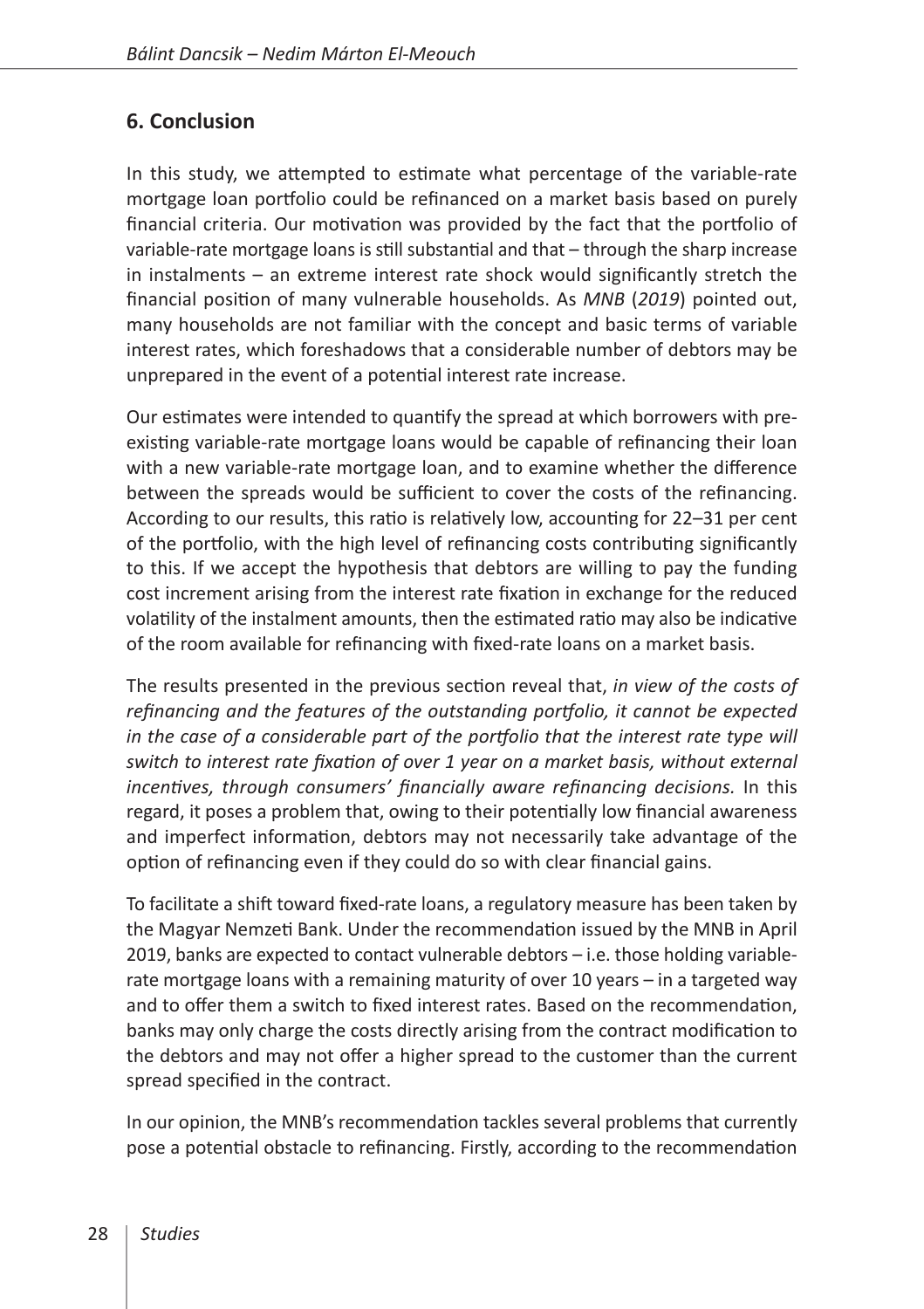banks contact vulnerable customers (those with long remaining maturity) in a targeted manner and inform them of the phenomenon of interest rate risk. Simultaneously, they offer a fixed-rate refinancing option – or more precisely, a contract modification – to the customers, thereby enhancing their financial awareness in a targeted way. Secondly, by way of the contract modification numerous costs associated with refinancing can be avoided, which significantly improves the chances of the switchover to fixed rates. Thirdly, according to the recommendation, the best practice on banks' part is to offer a spread to customers that is at most identical with the previous spread, and to charge to consumers only the funding cost increment of the reference interest rate corresponding to the duration of the interest rate fixation after the contract modification. This opens up the opportunity for interest rate fixation also for those debtors who would otherwise have access to loans only with higher spreads than previously. Fourthly, the contract modification also enables those debtors to switch to interest rate fixation who would be otherwise unable to take out a new loan due to their age, income or loan-to-value ratio.

### **References**

- Aczél, Á. Banai, Á. Borsos, A. Dancsik, B. (2016): *Identifying the determinants of housing loan margins in the Hungarian banking system.* Financial and Economic Review, 15(4): 5–44. [http://english.hitelintezetiszemle.hu/letoltes/akos-aczel-adam-banai-andras-borsos](http://english.hitelintezetiszemle.hu/letoltes/akos-aczel-adam-banai-andras-borsos-balint-dancsik.pdf)[balint-dancsik.pdf](http://english.hitelintezetiszemle.hu/letoltes/akos-aczel-adam-banai-andras-borsos-balint-dancsik.pdf)
- Agarwal, S. Driscoll, J.C. Laibson, D.I. (2013): *Optimal Mortgage Refinancing: A Closed-Form Solution.* Journal of Money, Credit and Banking, 45(4): 591–622. [https://doi.](https://doi.org/10.1111/jmcb.12017) [org/10.1111/jmcb.12017](https://doi.org/10.1111/jmcb.12017)
- Agarwal, S. Rosen, R.J. Yao, V. (2016): *Why Do Borrowers Make Mortgage Refinancing Mistakes?* Management Science, 62(12): 3494–3509. [https://doi.org/10.1287/](https://doi.org/10.1287/mnsc.2015.2272) [mnsc.2015.2272](https://doi.org/10.1287/mnsc.2015.2272)
- Albertazzi, U. Fringuellotti, F. Ongena, S. (2018): *Fixed rate versus adjustable rate mortgages: Evidence from euro area banks*. Banca D'Italia Working Paper, No. 1176. <https://doi.org/10.2139/ssrn.3210730>
- Badarinza, C. Campbell, J.Y. Ramadorai, T. (2018): *What Calls to ARMs? International Evidence on Interest Rates and the Choice of Adjustable-Rate Mortgages.* Management Sciences, 64(5): 2275–2288. <https://doi.org/10.1287/mnsc.2016.2629>
- Bajo, E. Barbi, M. (2018): *Financial illiteracy and mortgage refinancing decisions*. Journal of Banking and Finance, 94(C): 279–296. <https://doi.org/10.1016/j.jbankfin.2018.08.001>
- Basten, C. Guin, B. Koch, C. (2018): *How do banks and households manage interest rate risk? Evidence from mortgage applications and banks' responses.* Bank of England Staff Working Paper, No. 733. <https://doi.org/10.2139/ssrn.3192943>